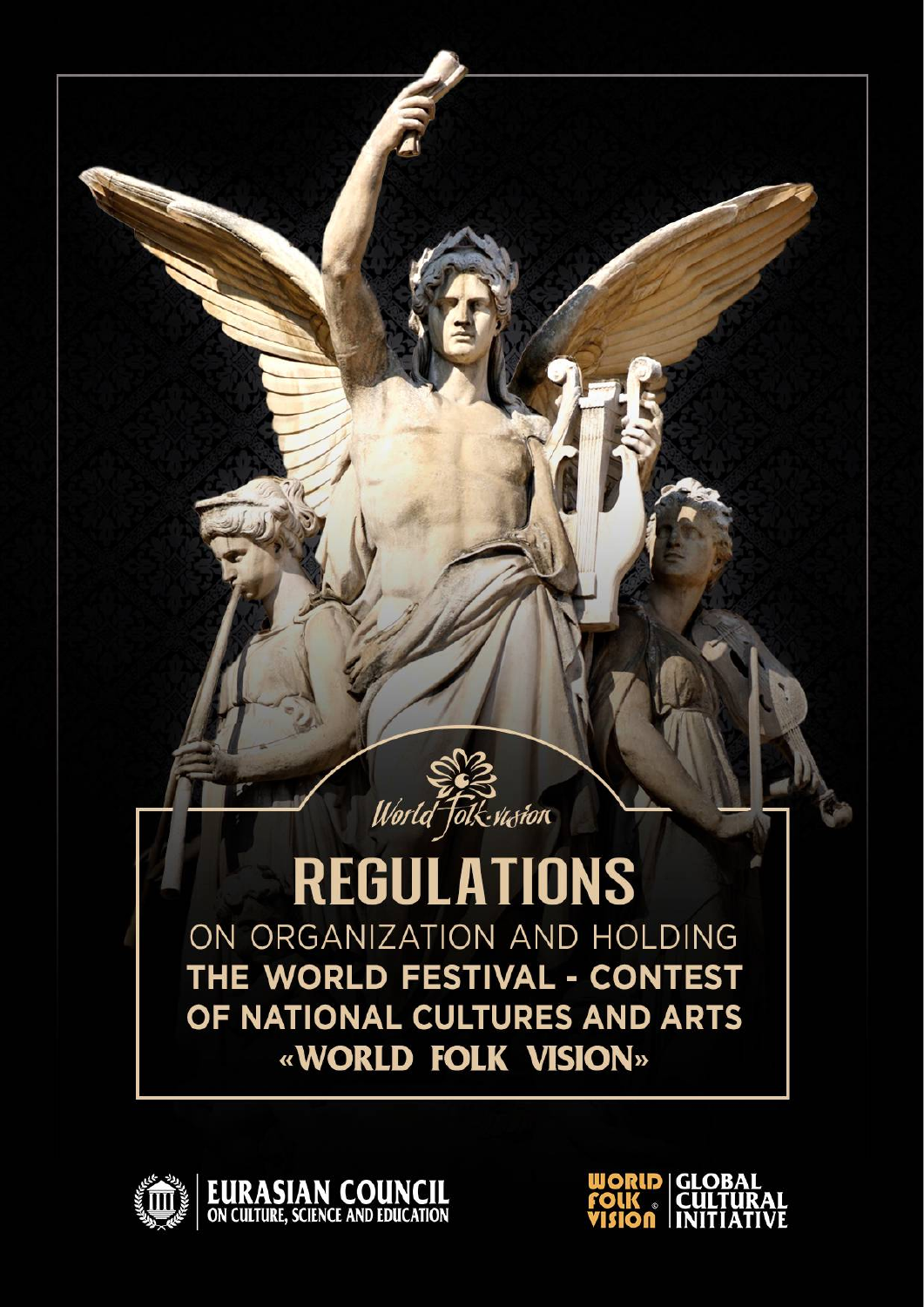# **REGULATIONS**

## on organization and holding The World Festival - Contest of National Cultures and Arts "World Folk Vision"

## **I. General Provisions**

1.1. These Regulations determine the conditions, the procedure for the preparation, organization and holding of the World Festival - Contest of National Cultures and Arts "World Folk Vision" (hereinafter referred to as the Festival-Contest).

1.2. The Festival-Contest is organized as part of the implementation of the following documents:

the Doha Declaration "The Action Plan of the Eurasian Council on the Culture, Science and Education" of October 17, 2019, the Rome Convention "On Cooperation in Eurasia on Culture, Science and Education" of August 3, 2017, Strategies of the Eurasian Economic Cooperation Organization (EECO) for the development and upbringing of the younger generation (children) in the era of the Sustainable Development Goals developed in accordance with the goals and principles of the United Nations Global Compact (UN), the Convention on the Rights of the Child (endorsed by the UN General Assembly 20.11 .1989), Geneva Declaration of the Rights of the Child of 1924, the Declaration of the Rights of the Child (adopted by the General Assembly on November 20, 1959) recognized in the Universal Declaration of Human Rights, the International Covenant on Civil and Political Rights (in particular in Articles 23 and 24), the International Covenant on Economic, Social and Cultural Rights, the Declaration on Social and Legal Principles Relating to the Protection and Welfare of Children, the World Declaration





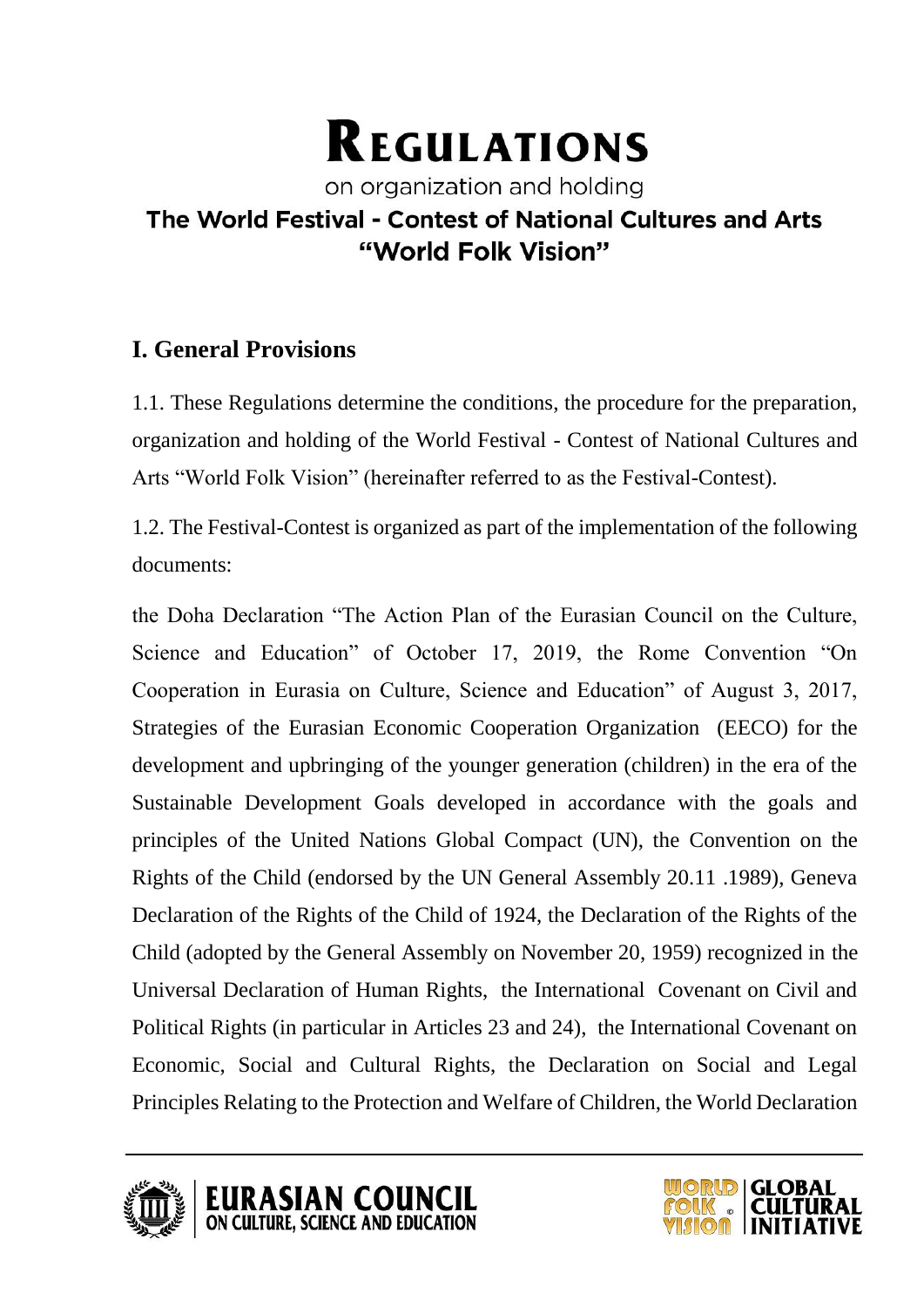on the Survival, Protection and Development of Children, the Charter of the Global Cultural Initiative "World Folk Vision" regarding the definition of policy guidelines for the EECO in the field of upbringing of the younger generation (children) which affects the fields of education, physical education and sports, culture, family, youth, national politics of interested parties as well as other international and non-period documents.

1.3. The Festival-Contest is organized and conducted by the Directorate of The World Festival - Contest of National Cultures and Arts "World Folk Vision", with the support of the Eurasian Council for Culture, Science and Education (EECO) under the supervision of the Secretariat of the Eurasian Economic Cooperation Organization (hereinafter referred to as the Organizers of the Festival-Contest).

1.4. The form of the Festival-Contest is carried out in the global virtual space of the Internet information and communication network and / or in the form of public events, direct (live) performances of participants (contestants).

The method of organization and the form of the corresponding Festival-Contest is established by the regulations.

1.5. The preparation and conduct of the Festival-Contest is carried out in cooperation with international, national, regional, local civil society institutions, interested (competent) bodies of state executive power, creative organizations and cultural workers through their involvement in the implementation of the goals and objectives of the Festival-Contest.

1.6. The Festival-Contest is an independent project while organizationally and meaningfully connected with The World Cultural Initiative "World Folk Vision" [\(www.worldfolk.vision\)](http://www.worldfolk.vision/).

1.7. The term and date of a particular Festival-Contest is established in the regulations of the corresponding Festival-Contest.





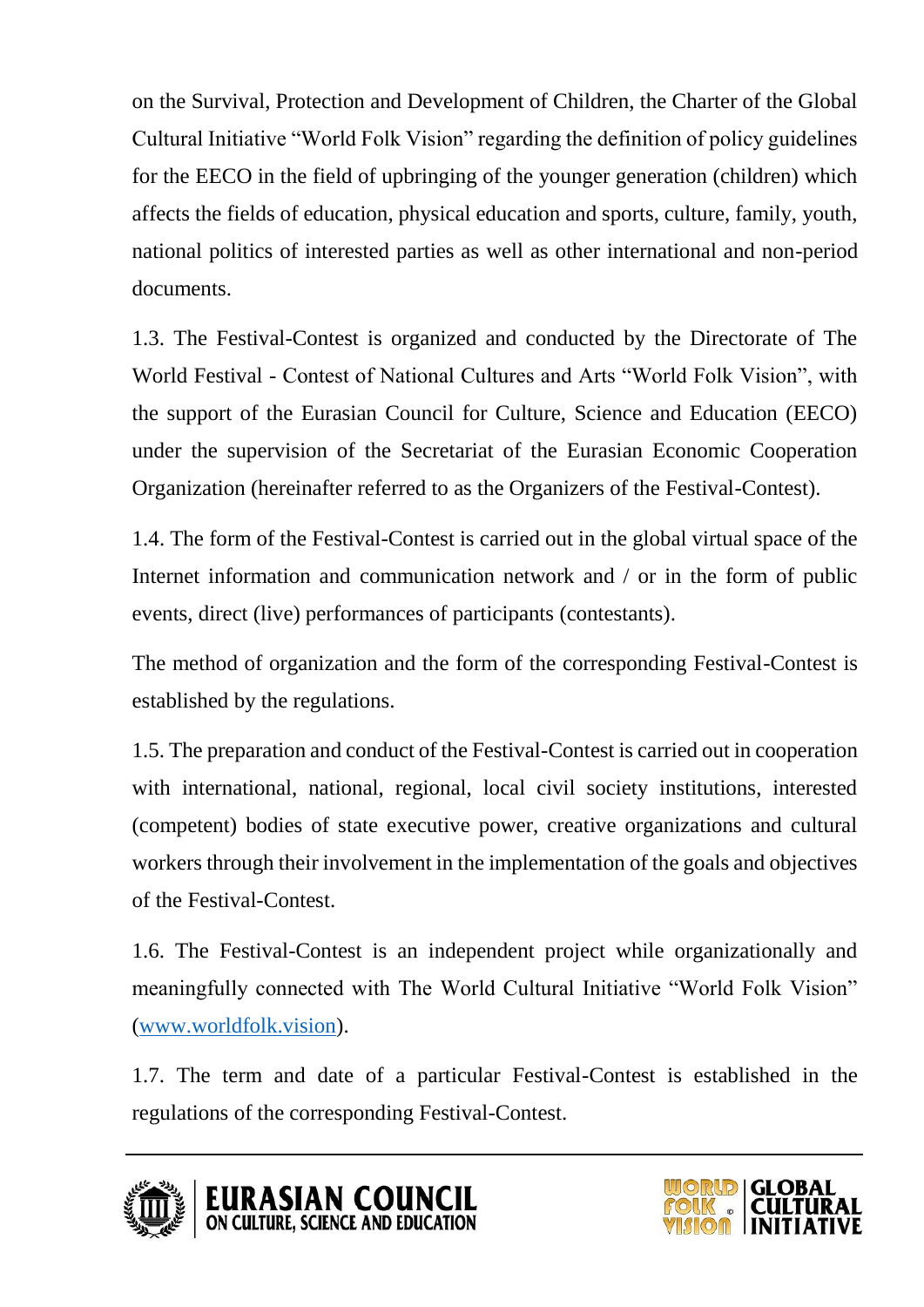The regulation is developed by the Directorate of The World Festival - Contest of National Cultures and Arts "World Folk Vision" and approved by the Secretariat of the Eurasian Economic Cooperation Organization. The rules of the Festival-Contest are an integral part of these Regulations.

1.8. The owner of all intellectual property produced within the framework of the organization, preparation and holding of the Festival-Contest is the Secretariat of the Eurasian Economic Cooperation Organization.

## **II. Mission, goals and objectives of the Festival-Competition**

2.1. Mission of the Festival-Contest.

The mission of the Festival-Contest is to assist creative teams and individual performers, including the younger generation, talented children in achieving great creative heights.

2.2. The objectives of the Festival-Contest:

Identification of new talents;

The development and strengthening of friendly ties and cooperation between the peoples of different countries in the field of culture and art;

Supporting the inalienable rights of an individual to the cultural identity of nations and nationalities promoting the freedom of creativity, cultural activity, satisfying spiritual needs and familiarizing oneself with cultural values;

Assistance and development of national cultures of all peoples, their mutual enrichment while respecting the identity of each of them;

Organization of performances of creative teams and individual performers in the global virtual space of the Internet information and communication network;





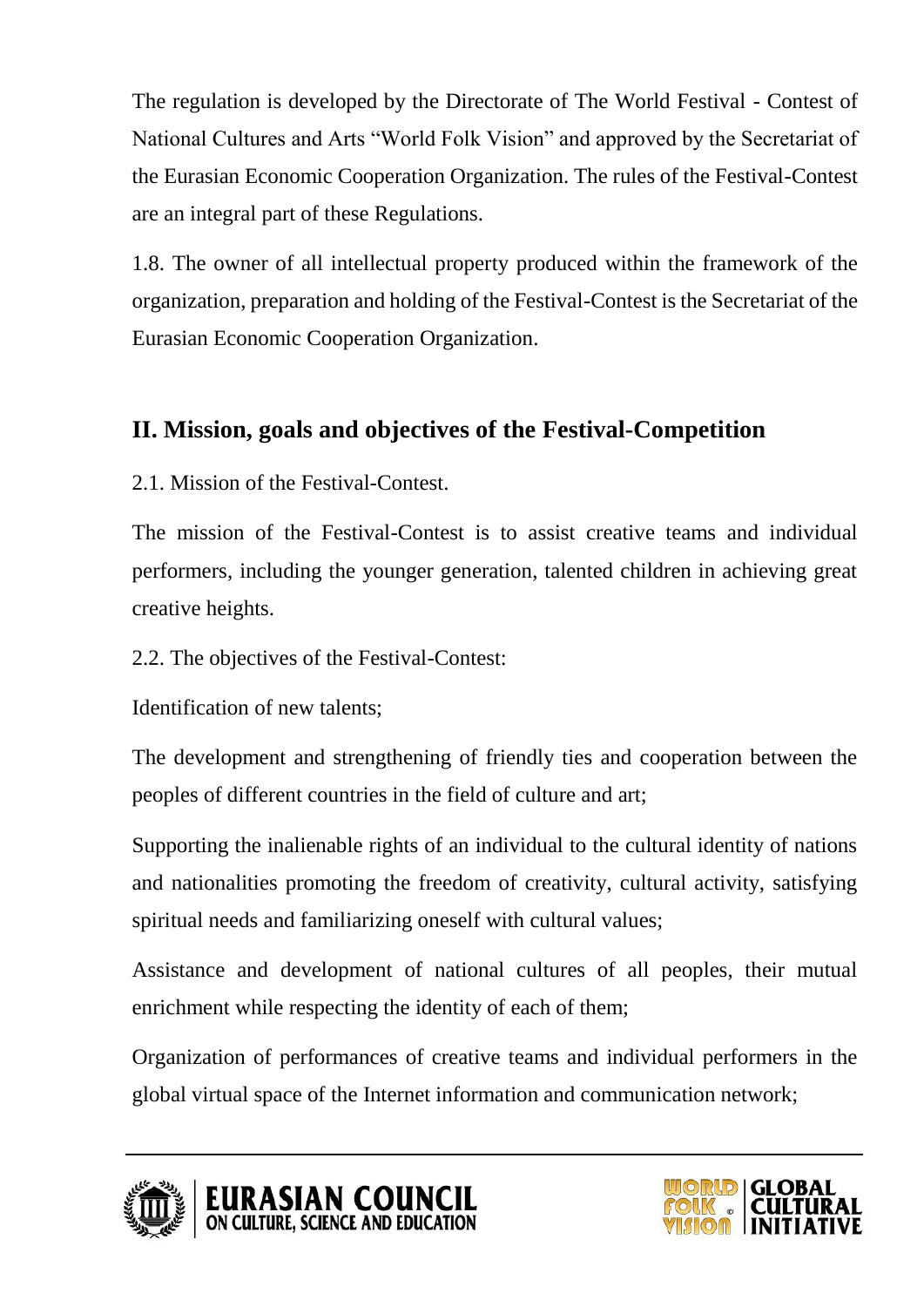The affirmation of universal values through the creation of conditions for ensuring social progress and civil harmony.

2.3. Tasks of the Festival-Contest:

Provide an opportunity for gifted creative personalities, to find the love of the public and recognition of the world professional community, to begin a brilliant international career;

Support the aspirations of the artistic intelligentsia, cultural and art workers to preserve and develop creative contacts, their social and professional interests;

Identify and support gifted participants, to promote the development of personal success of the younger generation (children and youth), to familiarize them with the values of world (national) culture and art;

Involve cultural and art workers, creative groups and individual performers, including the younger generation (children), into the international cultural process;

To create additional conditions for creative self-realization of the participants of the Festival-Contest;

To expand international cultural ties between creative groups and individual performers;

To develop and support the creative initiative of the younger generation (children), involve them in creative activity, create conditions for self-realization;

Attract attention from state, international, national, local civil society institutions, business entities to the creativity of participants in the Festival-Contest;

Duplicate best practices through the creation and support of the network of regional, national venues of the Festival-Contest.





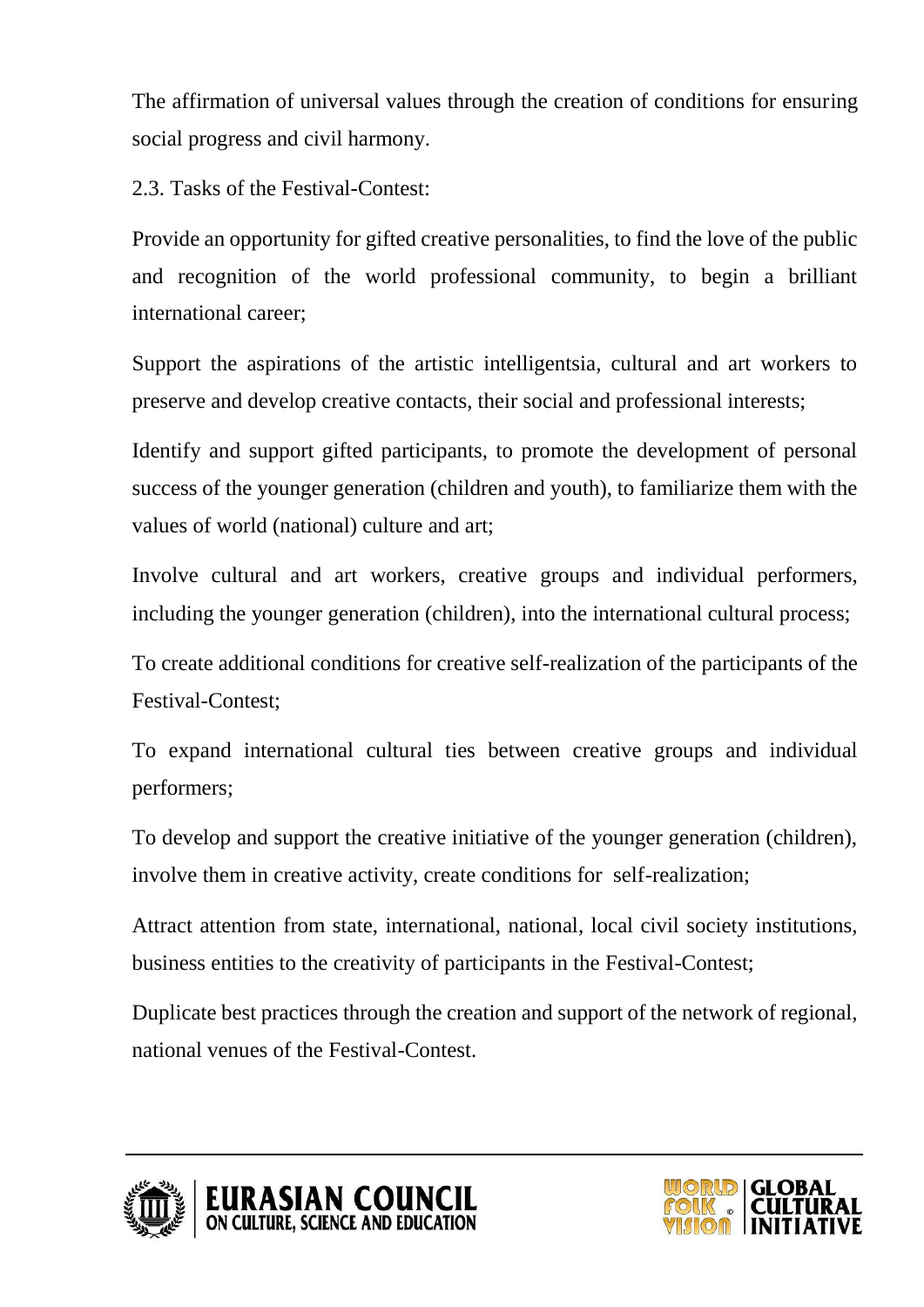#### 2.4. Organizing Committee of the Festival-Contest

By the decision of the Organizers, the corresponding Organizing Committee of the Festival-Contest is formed from among the authorized representatives of the Organizers, prominent state and public figures, creative intelligentsia, cultural and art workers, representatives of sponsors, honored cultural workers, music and educational organizations, experts and specialists, representatives of civil society institutions, other interested business entities as well as citizens, parents (trustees, guardians) sharing the goals and objectives of the Festival- Contest capable of contributing to the support (organization) and development of the Festival-Contest.

#### 2.5. Directorate

The Directorate of the Festival-Contest is formed by the decision of the Secretariat of the Eurasian Economic Cooperation Organization and performs the following functions:

- provides overall guidance and coordination of the preparation and conduct of all events held within the framework of the Festival-Contest, including the Grand final ceremony and / or demonstrations of the participants of the Festival-Contest;
- develops programs and regulations of the Festival-Contest, develops a general development strategy, the concept of advertising and PR - campaigns;
- develops symbols of the Festival-Contest;
- determines the format and content of the Grand ceremony of the Grand Final of the Festival-Contest;
- makes a competitive selection of an independent business entity to empower it with the financial operator of the Festival-Contest;
- forms the composition of the participants of the Grand final ceremony and demonstrations of the Festival-Contest, approves the composition of the professional Jury, forms the prize fund of the Festival-Contest;





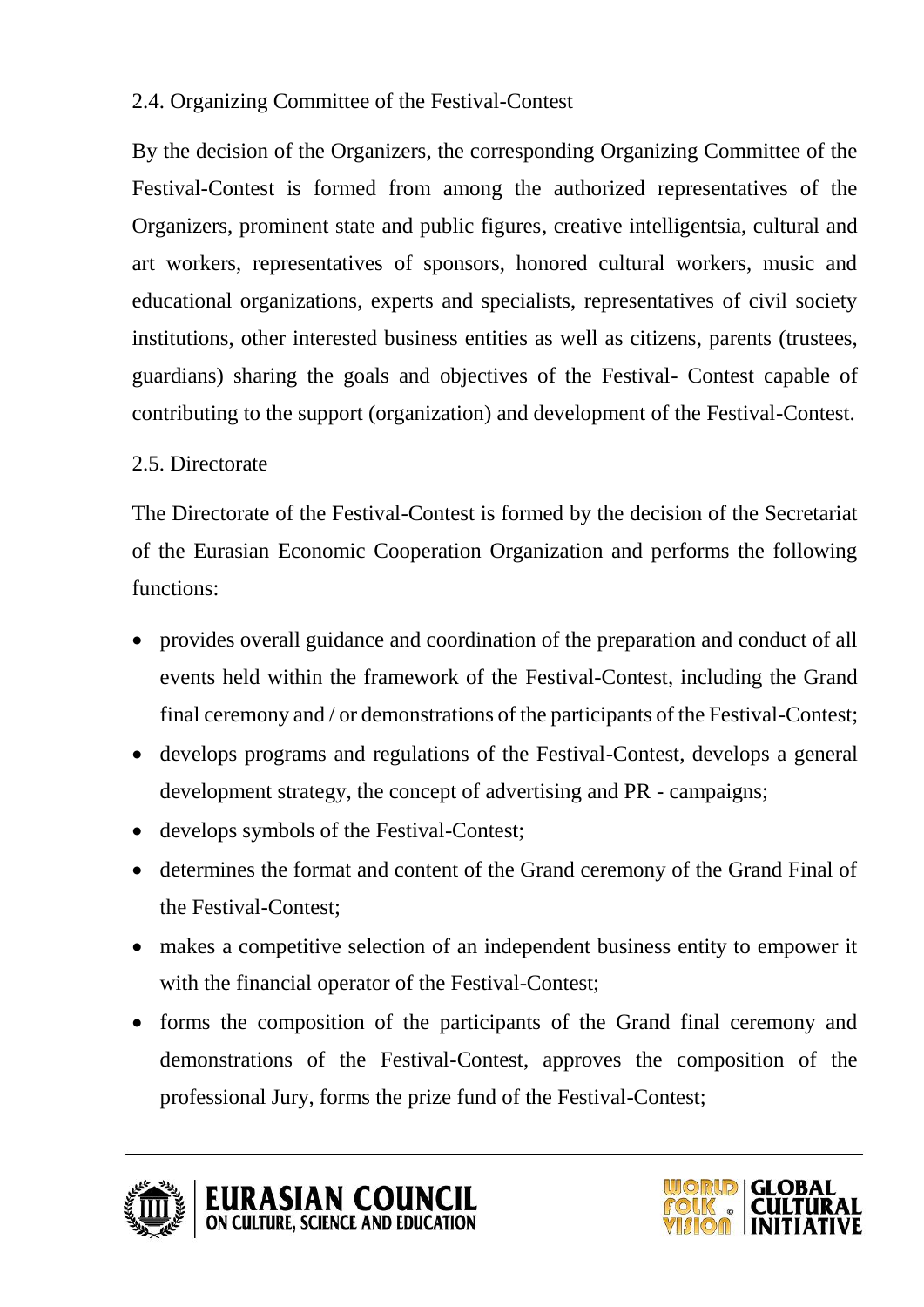- negotiates with sponsors, trustees, attracts financing and monitors budget execution in relation to a specific list of Festival-Contest events approved by the Secretariat of the Eurasian Economic Cooperation Organization;
- interacts with local executive authorities, business entities, civil society institutions, individuals in order to facilitate the holding of the Festival-Contest;
- carries out representative and organizational functions related to the preparation, management of the Festival-Contest, preparation and conduct of the Grand finals and demonstrations by participants of the Festival-Contest;
- within its competence, coordinates issues related to ensuring the safety of participants, accompanying persons, guests of the Festival-Contest.

2.6. Information about the Festival-Contest, the form of its holding and the rules are posted on the official website of The Global Cultural Initiative "World Folk Vision" [www.worldfolk.vision;](http://www.worldfolk.vision/)

2.7. The Festival-Contest may have its own anthem, emblem, logo and other necessary symbols, attributes, approved by the EECO Secretariat on the Directorate of the Festival-Contest proposal.

2.8. Festival-Contest, rehearsals, competitive selection, award ceremony and all non-competitive cultural events are organized and held strictly in accordance with the regulations.

## **III. Participants of the Festival-Contest**

3.1. Participants of the Festival-Contest are: creative groups and / or individual participants, regardless of citizenship, country of residence, nationality, social origin.



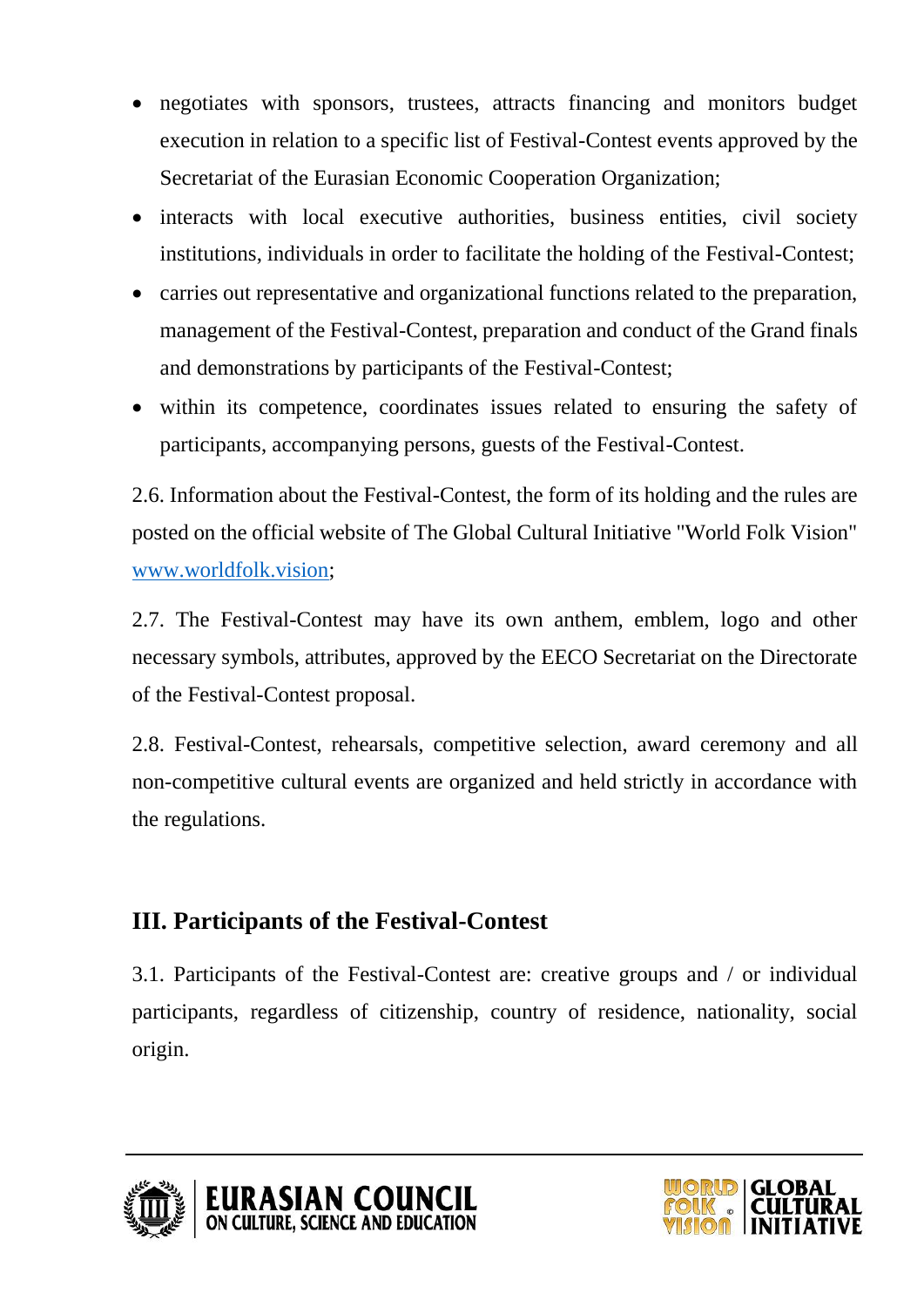## **IV. Competitive directions of the Festival-Contest**

4.1. The competitive directions of the Festival-Contest are regulated in accordance with this Regulation and are established in the Regulations for the specific Festival-Contest.

## **V. The age of participants**

5.1. The age of participants, age groups, requirements for participants are established in the relevant regulations of a particular Festival-Contest.

## **VI. Jury of the Festival-Contest**

6.1. The international professional Jury of the Festival-Contest includes leading teachers of educational organizations of general, secondary and higher education in the field of culture and art, artists, musicians, fashion designers, stylists, performers, artists, other creative workers, representatives of the public and civil society institutions societies from different countries and regions of the world.

6.2. The Jury of the Festival-Contest performs the following functions:

carries out an examination of the competitive materials received at the Festival-Contest, in accordance with the evaluation criteria in the areas of creativity; judges the Festival-Contest.

6.3. The work of the Jury is carried out on a voluntary basis and is independent. The results of the Festival-Contest are not the result of an agreement and / or discussion between the jury members but it is a compromise based on the individual statements of each Jury member regarding each participant (contestant).





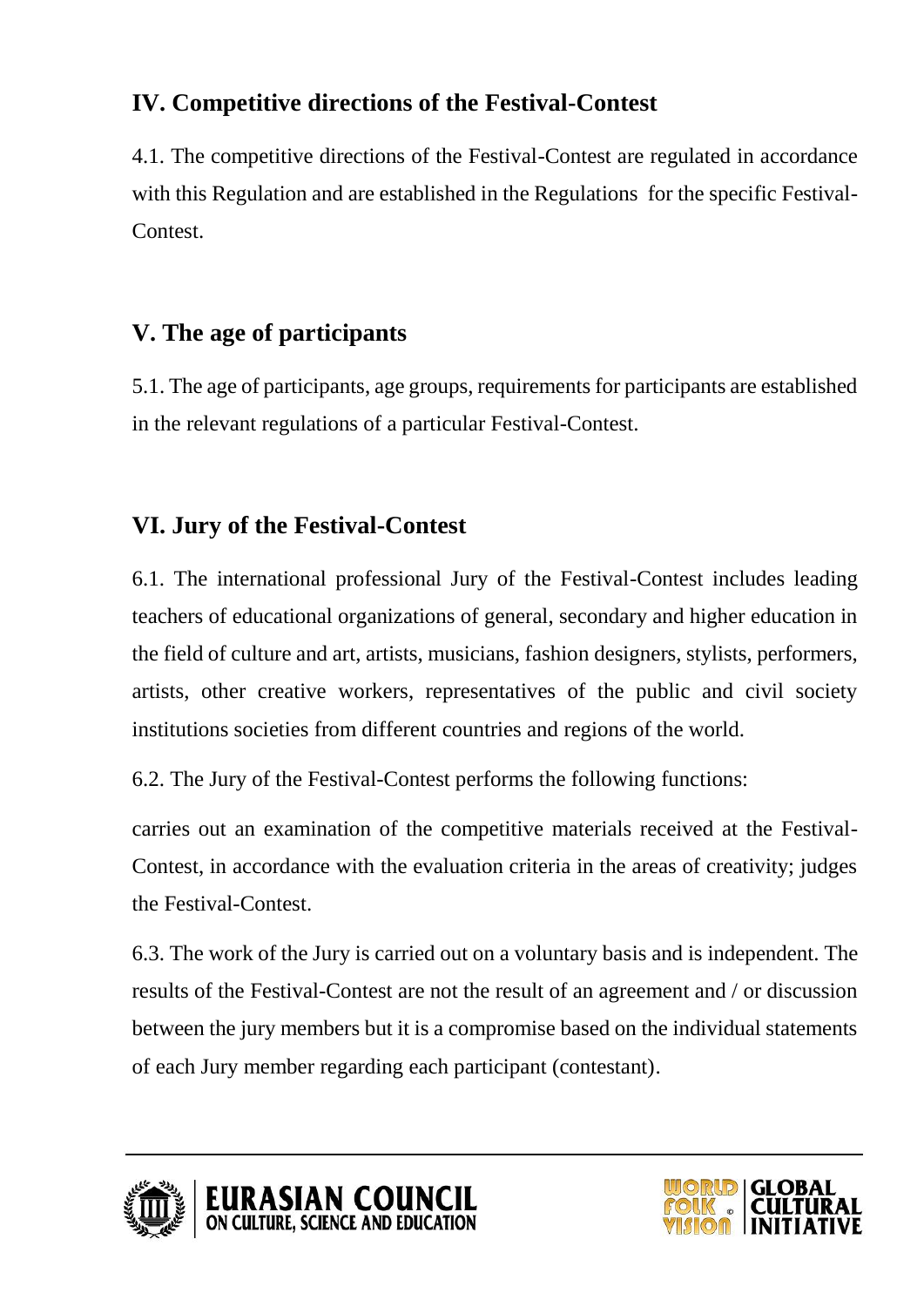6.4. Clear voting results are achieved using an explanatory voting system. The refereeing rules do not provide for discussion of the voting procedure or results as well as re-voting.

6.5. The Jury, in agreement with the Organizers of the Festival-Contest, is entitled to establish special nominations and awards.

6.6. The Jury consists of 11 members, including the chairman.

6.7. Each representative of the Jury must appoint an understudy in case he/she is unable to attend the event.

6.8. Members of the Jury should not be employees and be related to the participants (contestants) participating in the Festival - Contest.

6.9. Jury members must represent one of the professions in the field of culture or art.

6.10. None of the Jury members should be involved in the preparation of the participants of the Festival-Contest in order to evaluate the speakers independently and impartially.

6.11. The names of the Jury members are announced a week before the start of the Festival-Contest.

6.12. Jury votes are used:

when counting in the semi-finals and finals and are also crucial if two or more songs receive the same number of votes in a popular vote.

6.13. Evaluation parameters of participants (contestants)

6.13.1. The participants (contestants) are evaluated on a 10-point scale according to the qualification principle in accordance with the directions of the competition and disciplines in the corresponding age and declared professional category.

6.13.2. A closed voting system is being established.





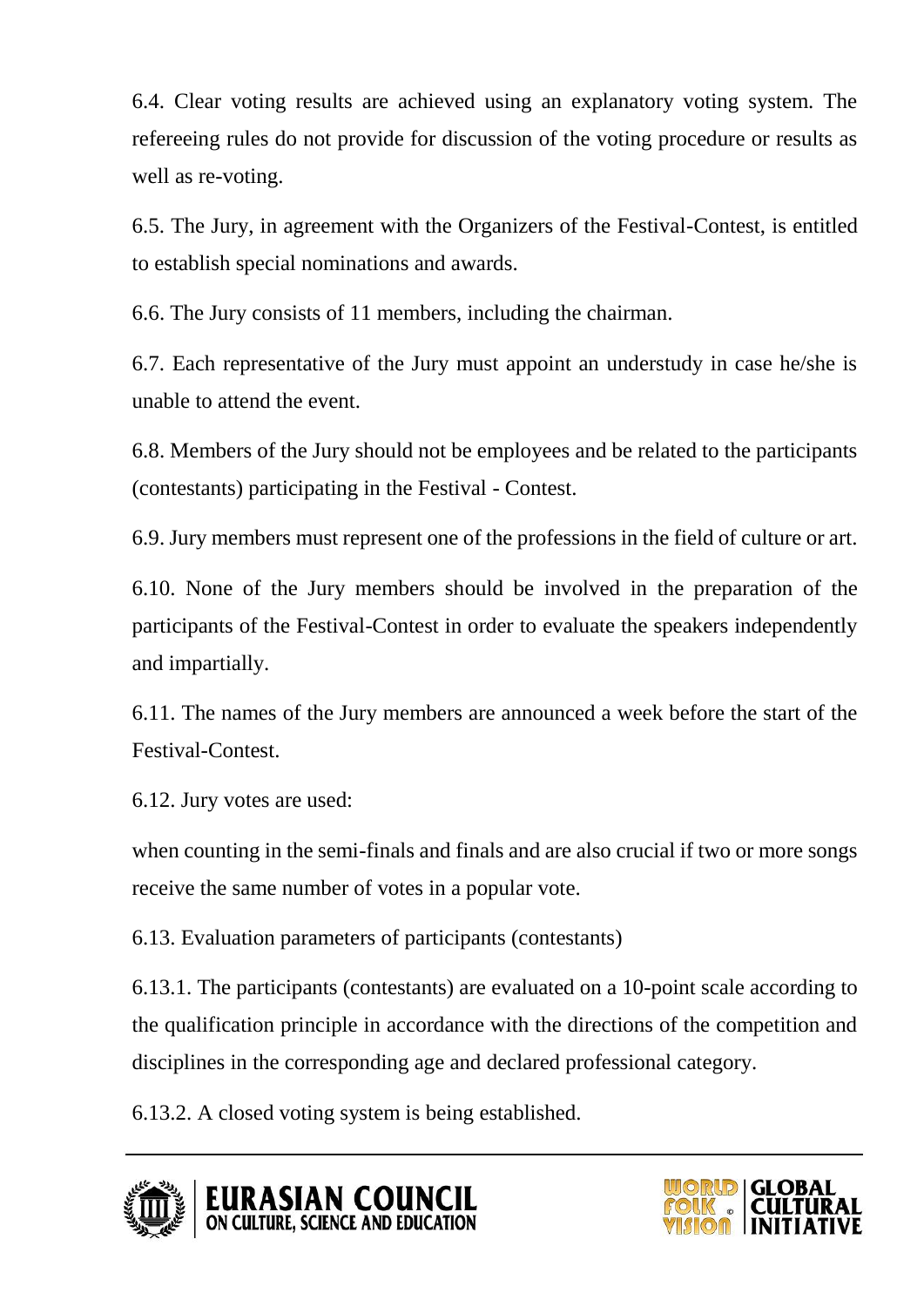6.13.3. When voting the Jury does not take into account citizenship, country of residence, social affiliation, material capabilities, nationality, political preferences, religion of the participant (contestant) and other factors that are not related to art and culture, the ethical aspect of performances of numbers and generally accepted moral standards and morality.

6.13.4. The Jury member cannot vote for the competitive performance of a participant (competitor) from the country he/she represents.

6.13.5. Performances out of competition are allowed (without giving marks).

6.13.6. Scorecards are confidential. The decision made by the Jury is not reviewed. The chairman of the Jury has a casting vote in case of a dispute. Feedback on the basis of the performance of each participant (contestant) is carried out as part of a round table.

6.13.7. In case of disrespectful attitude towards the Jury members, its chairman or the staff of the Directorate of the Festival-Contest, the participant may be disqualified and excluded from the competition program without returning the registration fee (if such a contribution was established by the rules of the Festival-Contest).

6.13.8. In the case when the competition is held in the form of public events, direct (live) performances of participants (contestants), during the qualification selection, the Jury reserves the right to:

- stop the participant until the performance is completed;
- offer to perform another number from the participant's repertoire;
- recommend a style, image, choreography and more to the participant.

6.13.9 The decision of the Jury is approved and drawn up by the protocol. The decision of the Jury is final and not subject to revision.





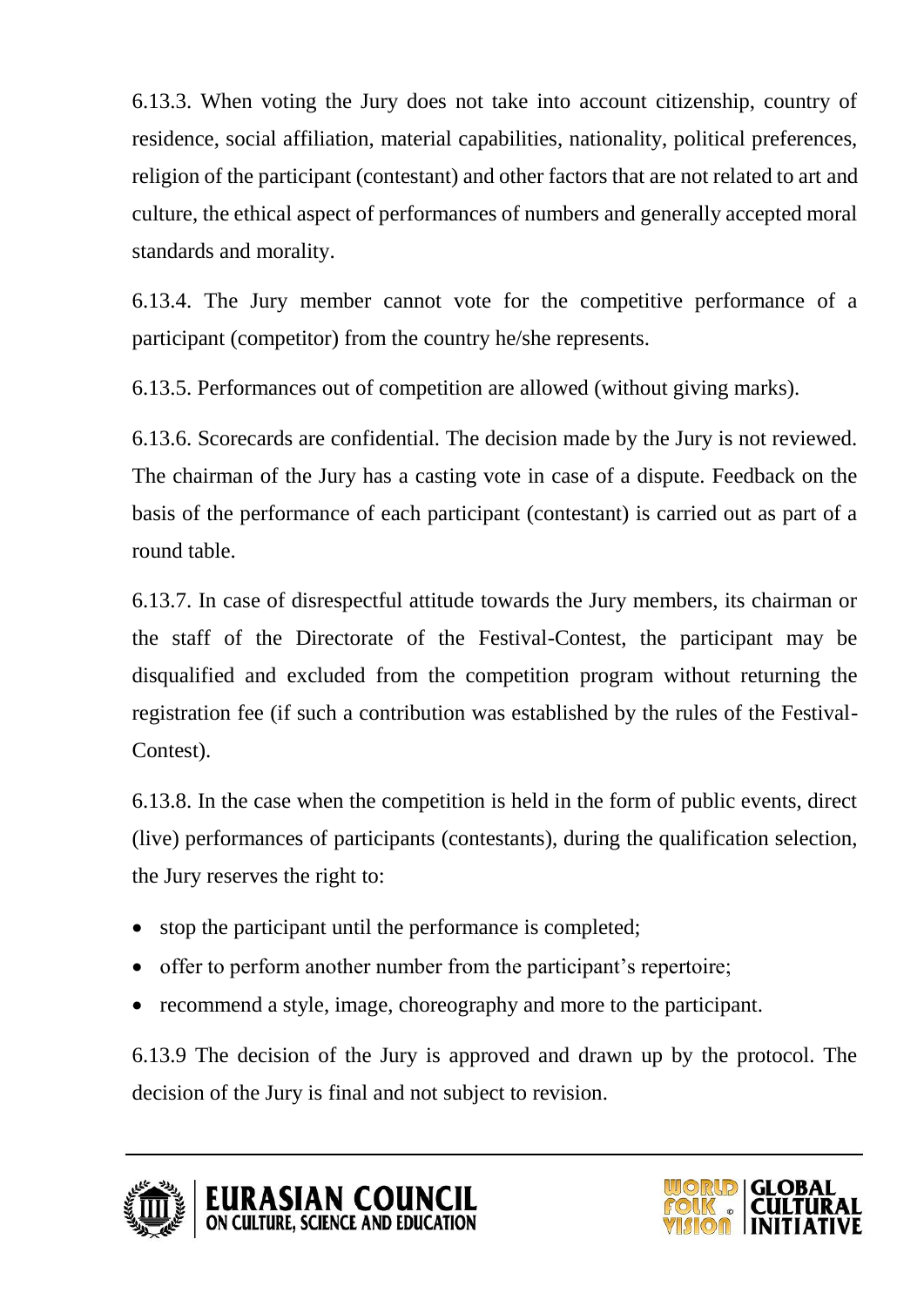#### 6.14. Reception of applications

6.14.1. Applications are accepted by the Directorate of the Festival-Contest.

6.14.2. In the case when the competition is held in the form of public events, direct (live) performances of participants (contestants), information about the country of conduct, date, time and place of the relevant Festival-Contest events, the application procedure and conditions of participation, qualification requirements and other conditions of participation are available on the official website of the Global Cultural Initiative [www.worldfolk.vision](http://www.worldfolk.vision/) and / or [www.eurasianeconomic.org](http://www.eurasianeconomic.org/) later than 3 months before the start of the Qualifying stage of the Festival-Contest.

6.14.3. In the case when the Festival-Contest is held in the Global virtual space of the information and communication network "Internet", information the date, time of the relevant Festival-Contest events, the application procedure and conditions for participation, qualification requirements and other conditions for participation are posted on the official website of The Global Cultural Initiative [www.worldfolk.vision](http://www.worldfolk.vision/) and / or [www.eurasianeconomic.org](http://www.eurasianeconomic.org/) no later than 1 month before the Qualifying stage of the Festival-Contest.

6.14.4. Candidates for participation in the Festival-Contest (as invited participants) must send an Application for participation within the deadlines established in the published Rules of the Festival-Contest.

6.14.5. All applications are sent to the Directorate of the Festival-Contest by e-mail established in the regulations of the Festival-Contest marked "Festival-Contest".

6.14.6. The application must include the following documents:

completed application form (annex to the Regulation);

photographs of applicants (horizontal orientation, resolution 300 dpi, size no less than 1400x900);



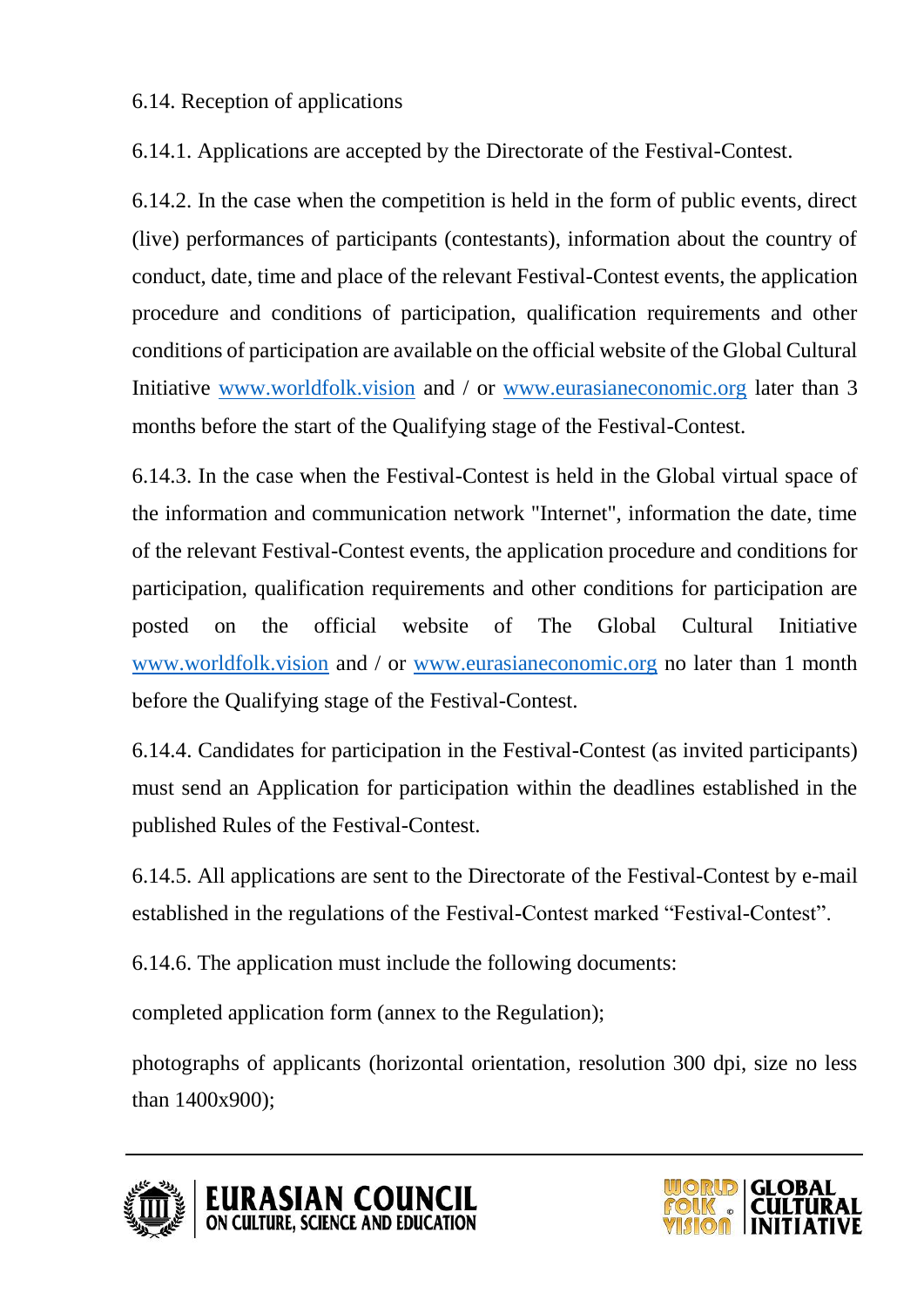link to the applicant's video explanatory note about the applicant.

6.14.7. Technical requirements for video are established by regulation Festival-Contest.

6.14.8. The application must be filled out in English or in the language specified in the regulations of the relevant Festival-Contest. Incomplete applications or applications without the accompanying materials listed above will not be accepted. Candidates should keep copies of all materials sent along with the completed application. Materials submitted to the Festival-Contest are not returned.

6.14.9. The Directorate of the Festival-Contest informs the candidates who have sent applications for participation in the Festival-Contest of the receipt of the application and organizational fees (if such organizational fees are established by the rules of the Festival-Contest).

6.14.10. If the rules of the Festival-Contest are established the registration fee it is necessary to pay a non-refundable fee with the submission of the Application.

6.14.11. Payment of the registration fee does not include the bank commission.

6.14.12. Applicants for participation in the Festival-Contest independently pay for banking services for the transfer of an entrance fee. A copy of the contribution transfer document must be attached to the package of documents. Documents without a copy of the bank transfer are not considered, the entry fee is considered paid after the fact of the actual receipt of funds to the account of the Festival-Contest Directorate and / or to the bank account of the authorized financial operator of the Festival-Contest.

6.14.13. Payment is made by bank transfer indicating the purpose of payment to the appropriate account specified in the rules of the Festival – Contest (annex to this regulation).





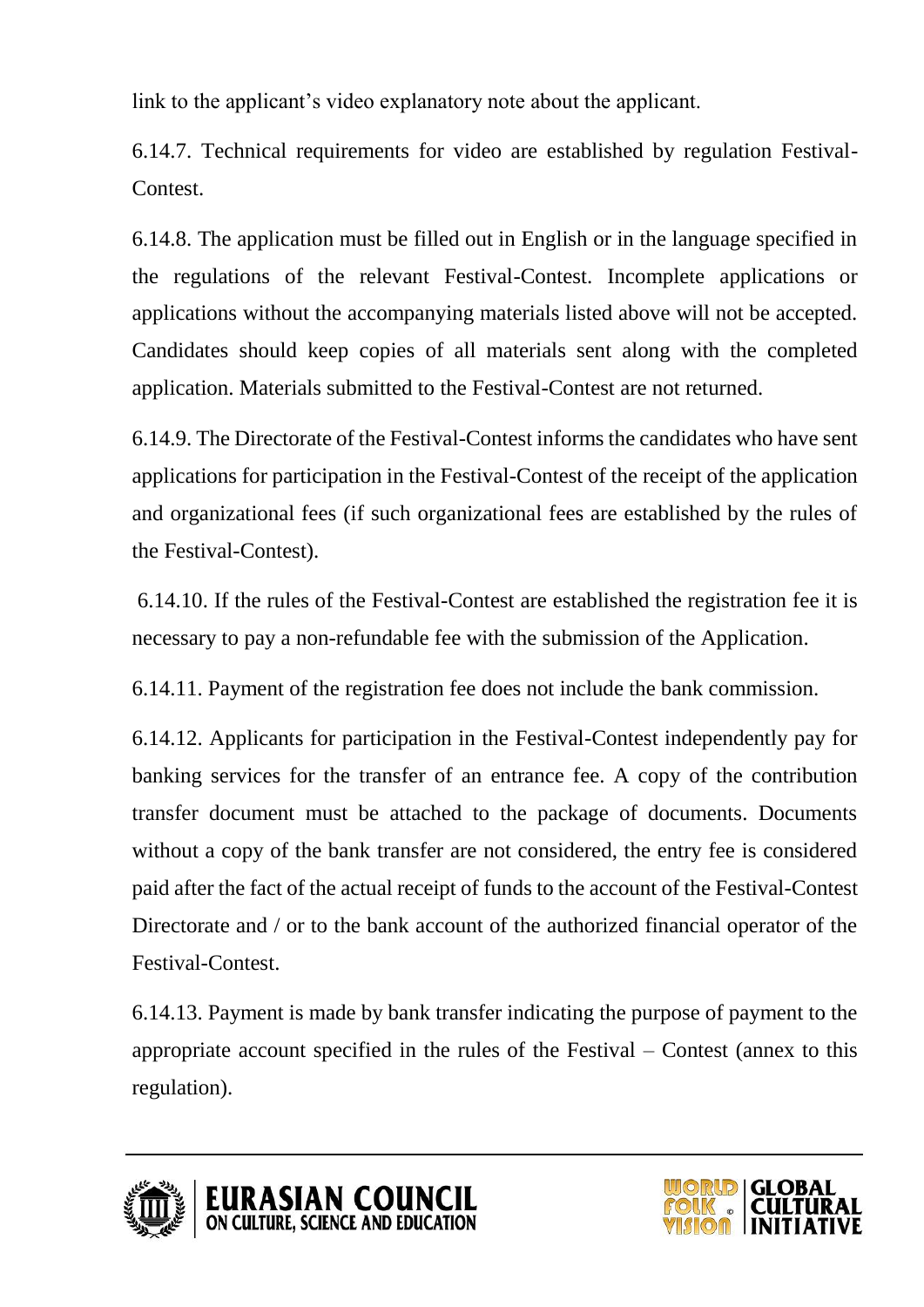## **VII. Awarding of the participants of the Festival-Contest**

7.1. For all nominations in each age group are determined: winners and prizewinners (winners I, II, III place).

7.2. The winners and prize-winners of the Festival-Contest for each nomination are awarded with the award set established in the Regulations of a particular Festival-Contest.

7.3. By decision of the Jury, the finalists are awarded the status of "Laureate" and diplomas and incentive awards of the Festival-Contest may be awarded.

## **VIII. Special conditions of the Festival-Contest**

8.1. Finalists of the Festival-Contest (their accompanying persons) are required to take part in the Grand ceremony of the grand finals of the Festival-Contest and / or demonstrations.

8.2. By the decision of the Directorate, all the events of the Festival-Contest can be broadcast live and / or recorded for subsequent broadcasts and publications on audio and video media. The Festival-Contest will be partially or fully accessible for viewing through the worldwide information and communication network "Internet". 8.3. All rights to broadcast, audio and video recordings and final concerts of the laureates without additional fees for its participants belong to the Directorate of the Festival-Contest and the Secretariat of the Eurasian Economic Cooperation Organization as well as the sale and distribution of these materials.

8.4. By participating in the Festival-Contest, the contestants (participants) thereby confirm the absence of claims for the use of the Festival-Contest Directorate (Organizing Committee) and their authorized representatives of the above materials.





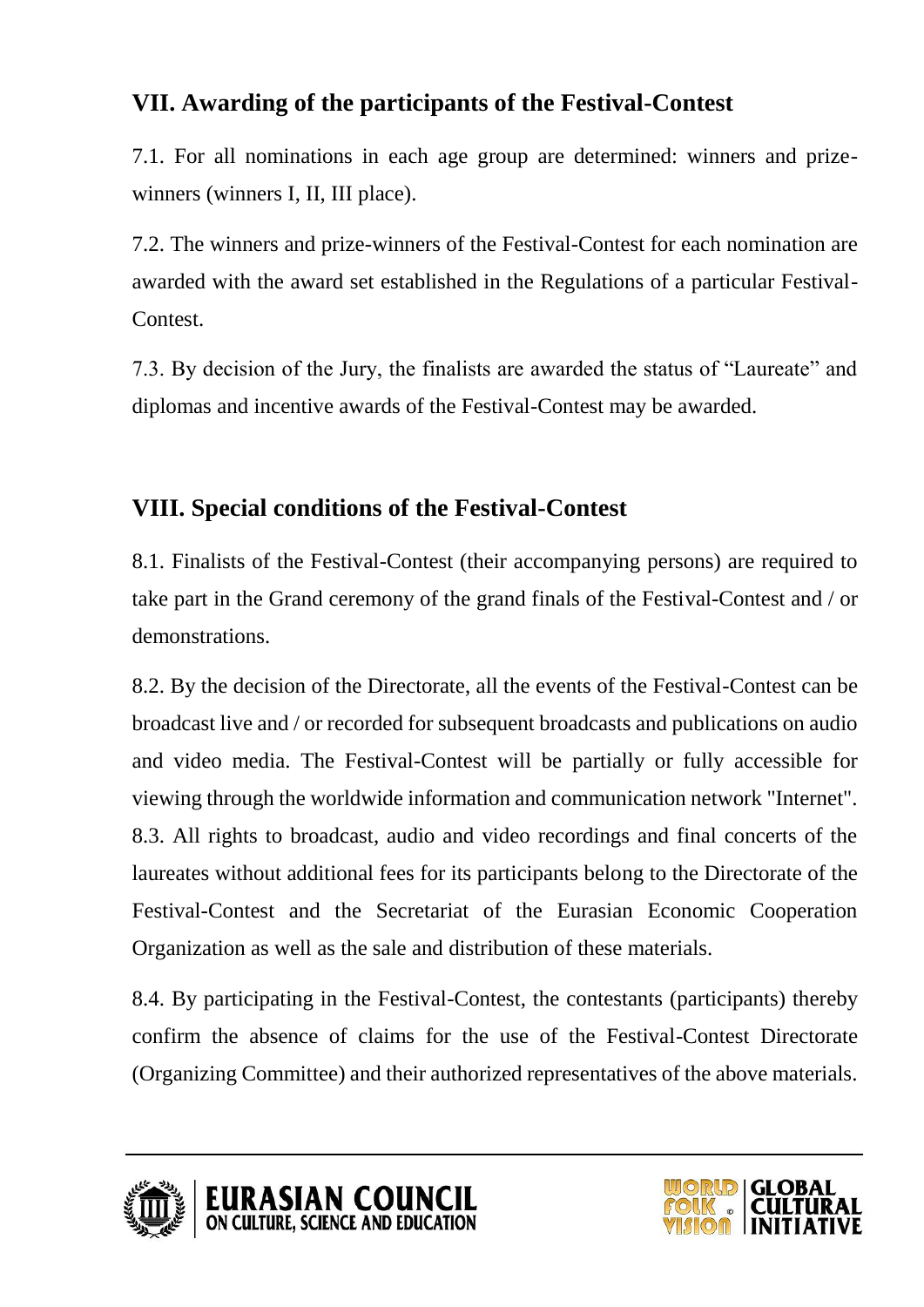8.5. The Directorate of the Festival-Contest (Organizing Committee) and their authorized representatives do not bear financial obligations to the contestants for the use of materials provided and received as a result of the preparation and holding of the Festival-Contest.

8.6. The Directorate of the Festival-Contest (Organizing Committee) does not provide participants (contestants), accompanists and other accompanying persons with any type of insurance.

8.7. Participants (contestants) should not have any other professional obligations during the Contest.

8.8. An application signed by a candidate (plenipotentiary, guardian, trustee) to participate in the Festival-Contest is evidence that the future participant (contestant) fully accepts the terms of this Regulation and all applications.

8.9. Participation in events implies the consent of participants (contestants) with all articles of this Regulation.

8.10. The entire props, costumes and material as well as gestures and movements should be selected so that they correspond to the age of the participants and ethical standards.

8.11. Parents, teachers, leaders, relatives, guardians, curators, accompanying persons bear full responsibility for the life and health of children, participants (contestants) throughout the entire duration of the Festival-Contest.

8.12. All information posted on the official website of the Festival-Contest is correct at the time of publication. At the same time, the Directorate of the Festival-Contest (Organizing Committee) reserves the right to make changes if circumstances so require but no later than 10 days before the start of the Festival-Contest.





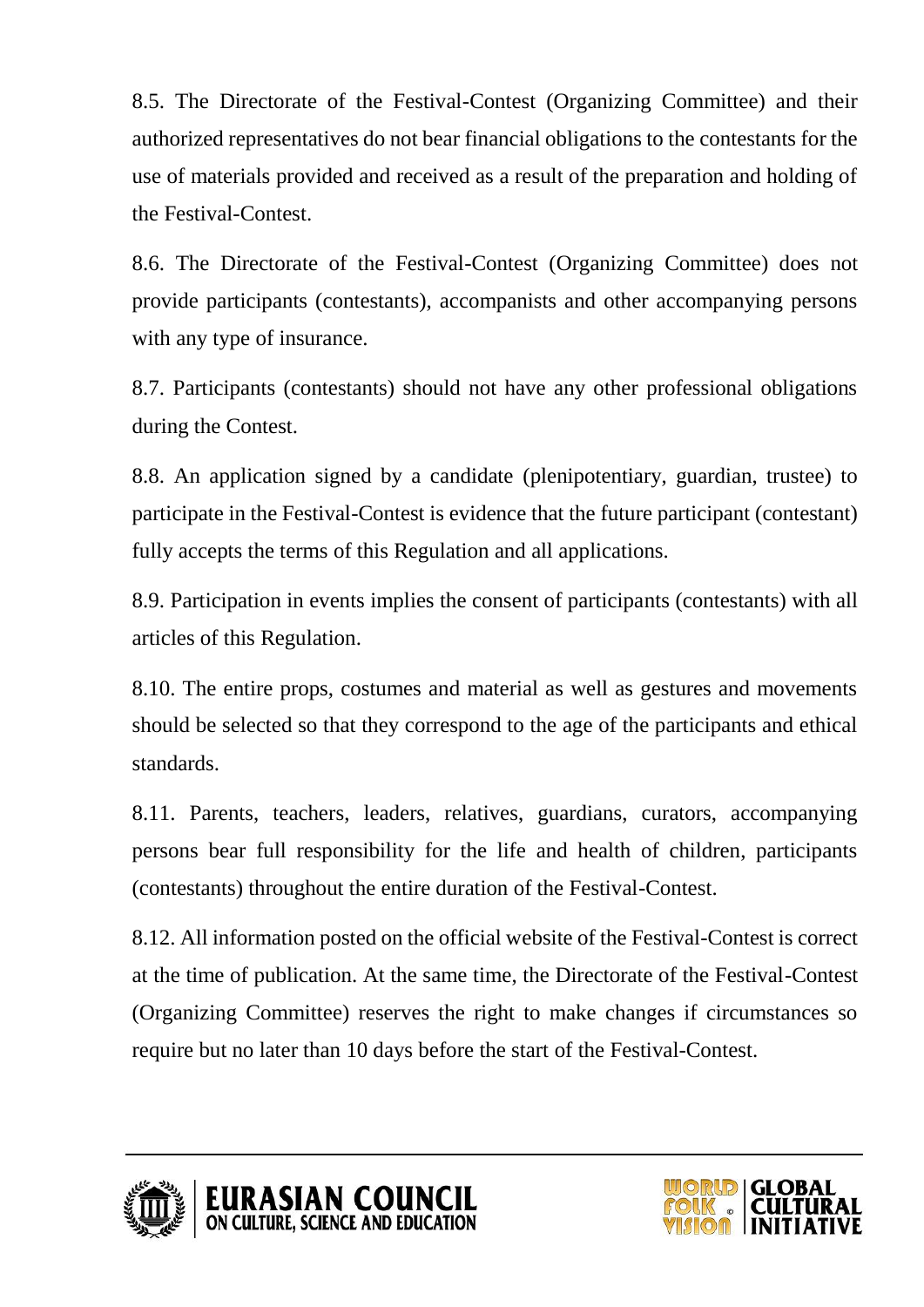## **IX. Copyright and other rights**

9.1. Photo and video (television) shooting of the Festival-Contest events are entitled to be carried out by legal entities and individuals accredited by the Festival-Contest Event Management. The procedure and form of accreditation is established by the Directorate of the Festival-Contest.

9.2. Video and photo materials, ideas for holding contests, paraphernalia and logos are the property of the Organizers of the Festival-Contest, use by other persons for commercial purposes is possible only with the written permission of the Directorate of the Festival-Contest.

9.3. Participants of the Festival-Contest provide the Directorate with the right to use photo and video materials of their performances, including close-ups of persons, in order to post videos on the official website of the Global Cultural Initiative "World Folk Vision" and in the information and communication network "Internet" , use in any advertising and marketing materials.

9.4. Participants of the Festival-Contest guarantee the observance of copyright and related rights to the objects of copyright executed (represented) by them. Under no circumstances shall the Founders and Organizers be liable for any damage caused by the performance (representation) by the Participants of intellectual property (copyright and related rights).

## **X. Financing of works (services) for the preparation and conduct of events of the Festival-Contest**

10.1. The financial expenses for the organization, preparation and holding of the Festival-Contest are made by the Organizers at the expense of the raised funds and charitable and / or earmarked (sponsor) contributions.





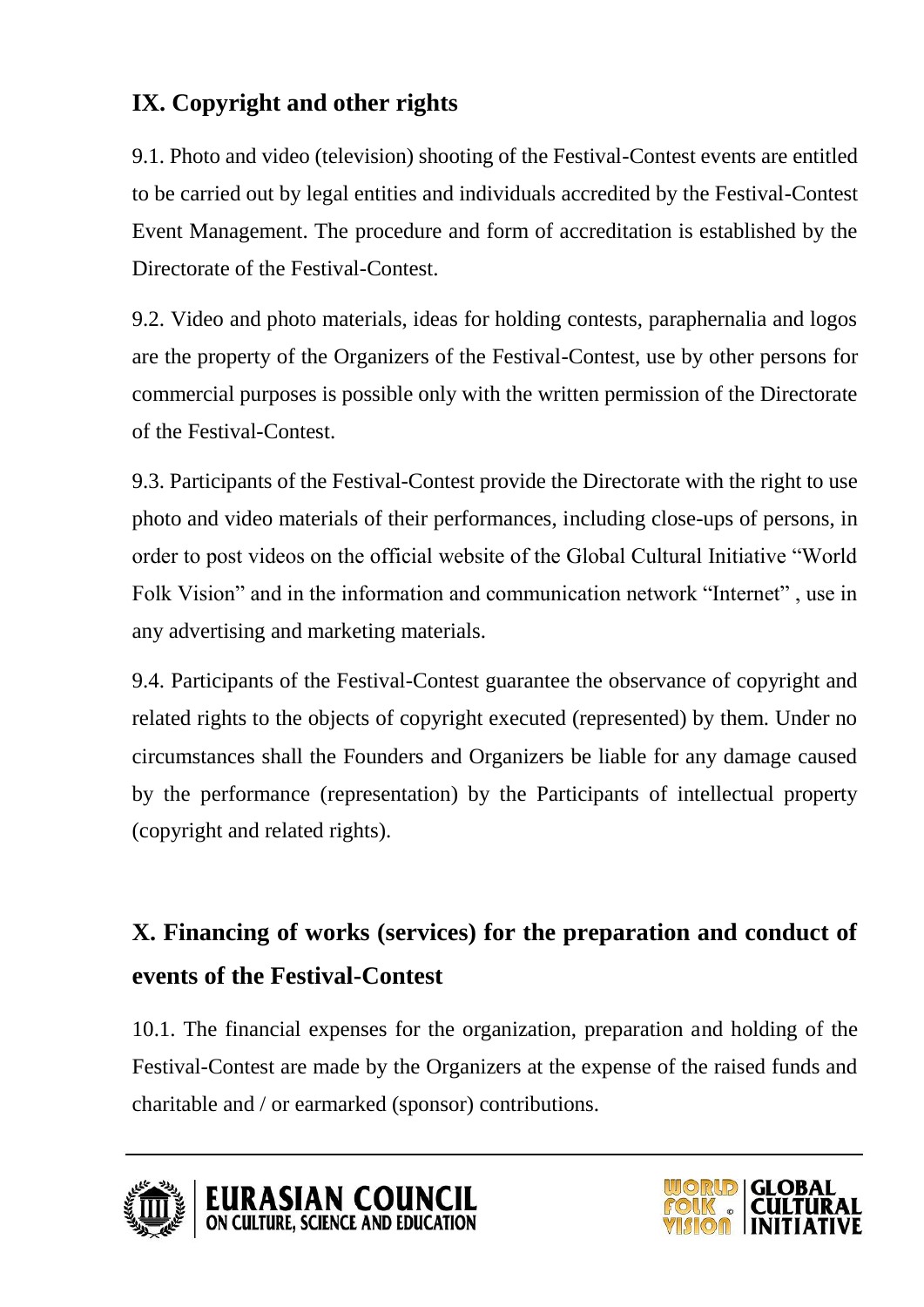10.2. The costs to be financed include exclusively the costs associated with the preparation, organization and conduct of the events of the Festival-Contest:

- logistics of the festival program;
- the manufacture of prizes, diplomas, letters of appreciation and other award sets;
- administrative expenses;
- accommodation, catering services;
- fare;
- expenses associated with the development of maintenance of the Internet platform (site);
- expenses associated with the payment of services of business entities;
- expenses for an advertising campaign;
- expenses associated with payment for media services;
- production (shooting, editing, design) of video, audio materials payment for work (services) of attracted individuals and legal entities;
- rental of movable and immovable property, means of transport and other expenses.

10.3. Travel expenses to the venue of the Festival-Contest and back, food and accommodation expenses of participants, registration fees, accident insurance are borne by the sending party and / or the Participants themselves, with the exception of cases drawn up by a separate decision of the Organizer.

10.4. Financial support, travel expenses, accommodation, meals, registration fees, insurance against accidents, orphans and children without parental care, during the events of the Festival-Contest are assigned to the Secretariat of the Eurasian Economic Cooperation Organization (as agreed) and / or to the appropriate competent executive bodies of state power sending participants to the place of events (sponsorship, charitable) organizations, educational institutions , civil society and other entities.



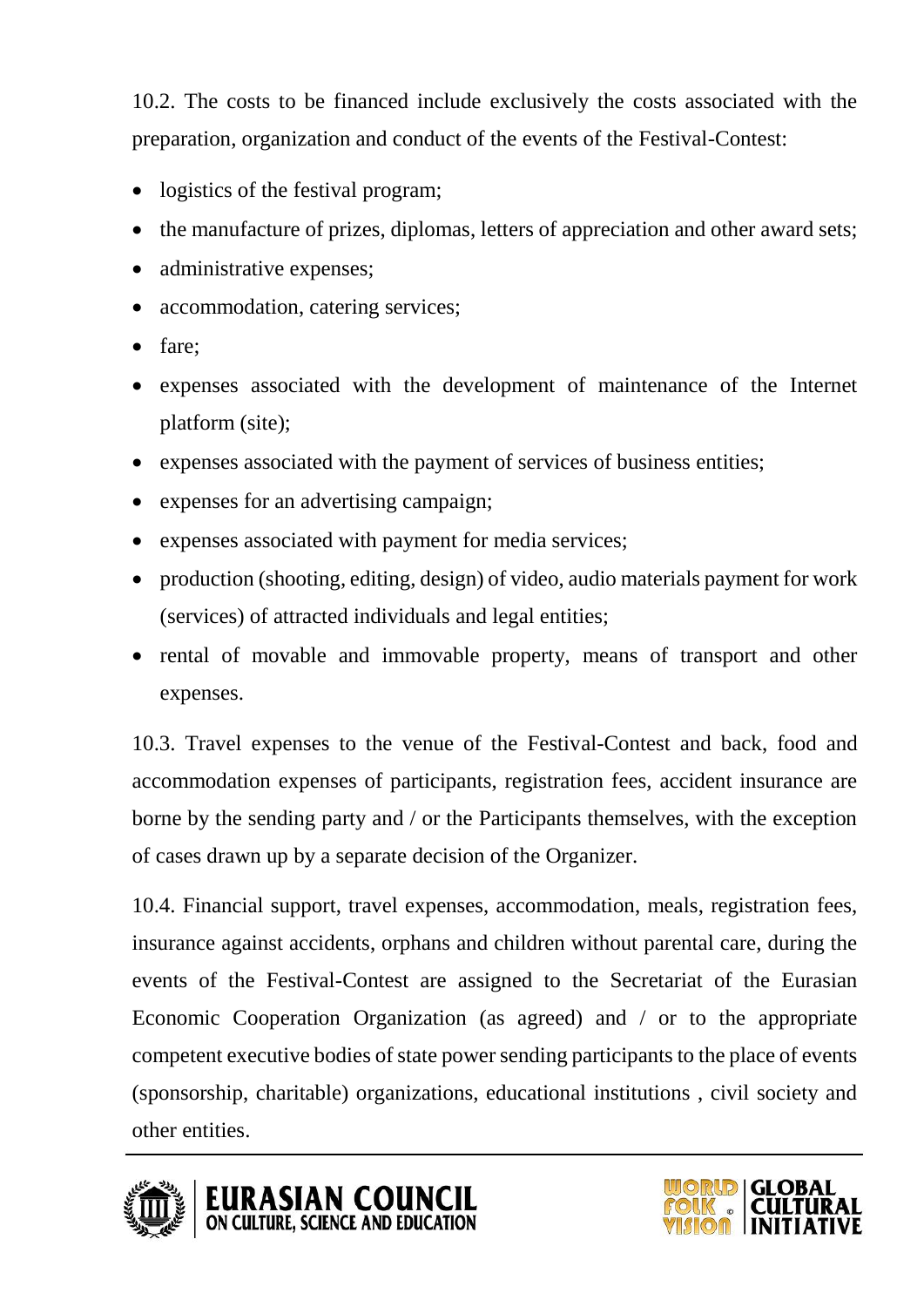10.5. Organizers may provide additional paid services in the field of their competence and authority.

10.6. The Organizers of the Festival-Contest do not carry out tourist activities, tour operator and travel agent activities as well as other travel organization activities;

10.7. Participants (contestants) of the Festival-Contest independently, individually conclude agreements with third parties that provide certain services included in the tourism product (hotels, carriers, guides and others).

10.8. The issues of integrated safety of participants (contestants) of the Festival-Contest and their accompanying persons are in the competence of business entities, owners (or operators), accommodation facilities (property complexes) which include a building or part of a building, premises, equipment and other property used for temporary accommodation and temporary residence of individuals, participants (contestants) of the Festival-Contest.

10.9. The collective accommodation facility provides round-the-clock service for participants (contestants) of the Festival-Contest arriving at the hotel and departing from the hotel;

10.10. Damage caused to life or health of the participants (contestants) of the Festival-Contest as a result of the provision of hotel services that do not meet the requirements and (or) the terms of the agreement with the collective accommodation facility shall be compensated by the collective accommodation facility in accordance with the national legislation of the host country.



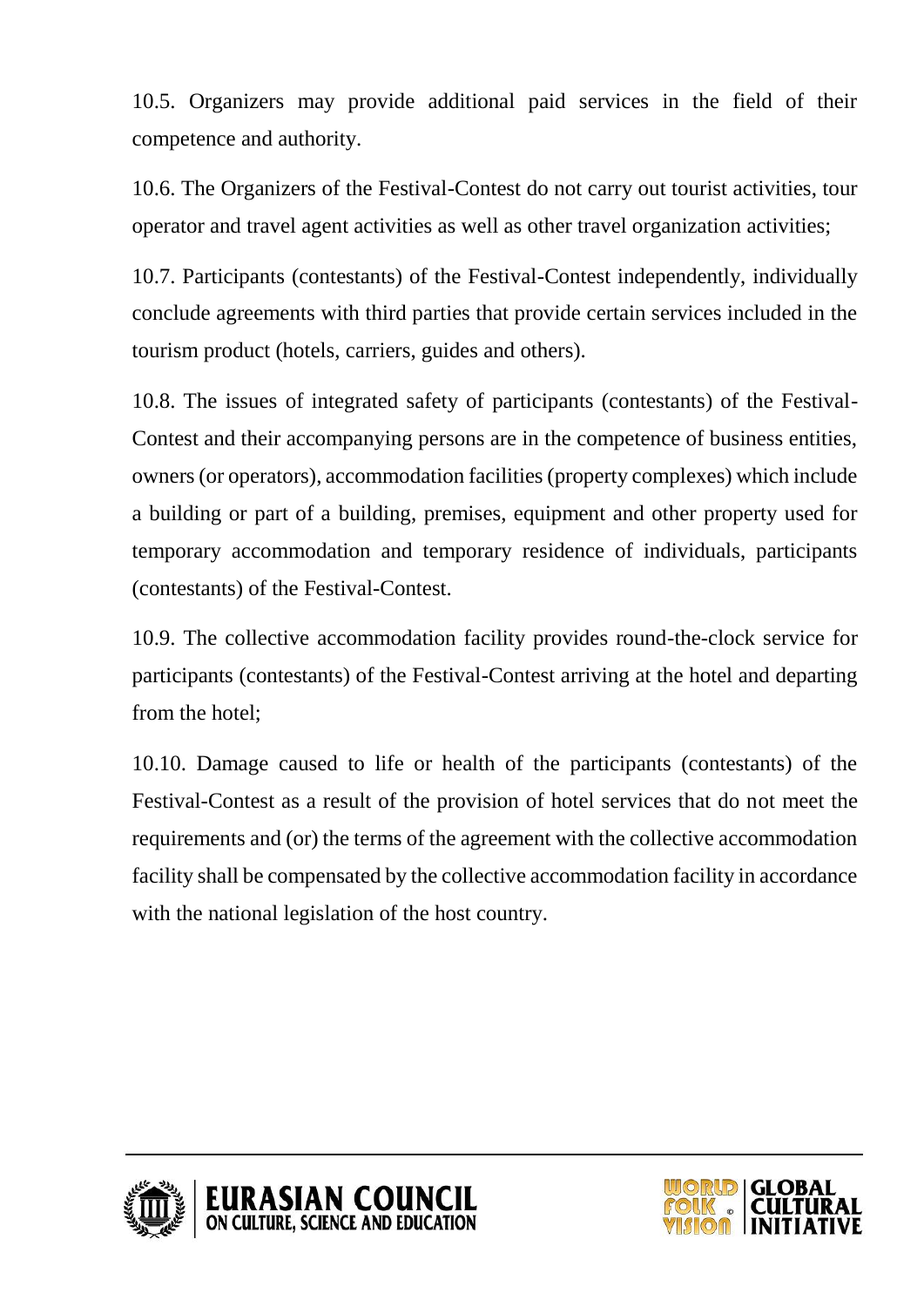## **XI. Duties of participants (contestants) of the Festival-Contest**

11.1. Participants (contestants) of the Festival-Contest must:

- comply with the laws of the country (place) of temporary residence, respect its social structure, customs, traditions, religious beliefs;
- preserve the environment, take care of natural, historical and cultural monuments in the country (place) of temporary residence;
- comply with the rules of entry into the country (place) of temporary stay, departure from the country (place) of temporary stay and stay there as well as in transit countries;
- observe the rules of personal safety during the trip;
- comply with the internal rules and regime of the day at the venue and residence of the participants of the Festival-Contest;
- comply with general hygiene standards (wash, comb, shower, dress according to the weather, use a hat in sunny weather, etc.);
- comply with all established rules of conduct in public places, in the territory of residence and the venue of the Festival-Contest when swimming, excursions, trips, bus trips in accordance with the training;
- comply with fire safety rules;
- comply with their own safety measures, do not commit actions that harm their health and the health of others;
- in case of deterioration of health, notify the employee of the Directorate of the Festival-Contest about this;
- to inform the staff of the Festival-Contest Directorate about household malfunctions;
- not to cause physical and moral damage to other participants (contestants);
- do not use physical force to clarify relationships;
- do not use obscene language in communication;



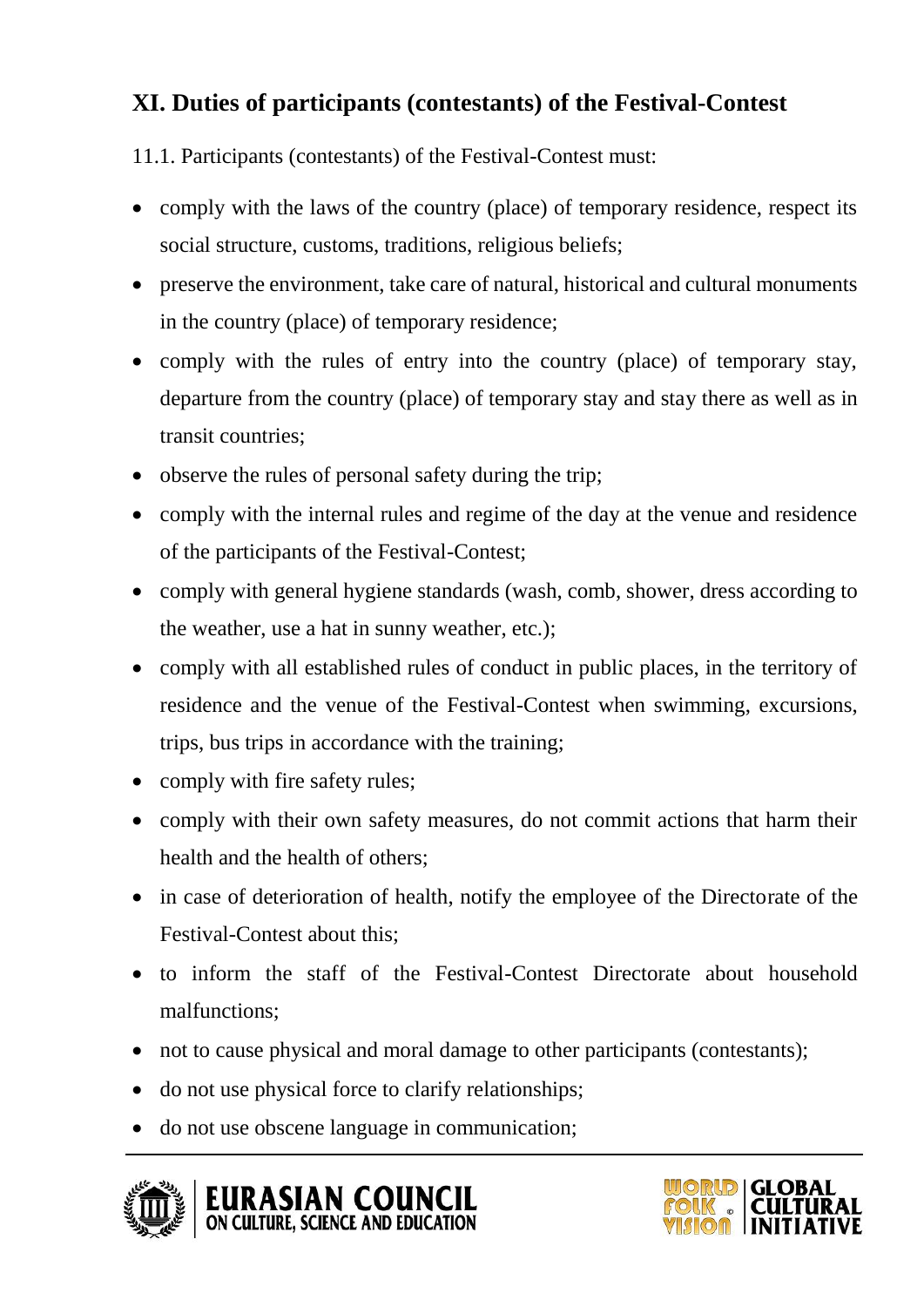- verbal expressions, actions that offend another person;
- respect the employees of the Directorate of the Festival-Contest;
- do not smoke, do not drink alcohol (including beer / electronic cigarettes) and use drugs;
- do not take any medications or medicines on your own;
- stay with the group, do not leave the territory of the place of residence and the venue of the Festival-Contest;
- take care of personal property and property at the place of residence and the venue of the Festival-Contest;
- protect green spaces, keep clean the territory of the place of residence and the venue of the Festival-Contest;
- transfer personal valuables for temporary storage to the responsible employee of the place of residence. The Directorate of the Festival-Contest is not responsible for the safety of personal items that have not been deposited.

11.2. Participants (contestants) of the Festival-Contest who intend to take part in the country (place) of temporary residence, in which they may be at increased risk of infectious diseases, are required to undergo prophylaxis in accordance with international medical requirements.

11.3. Participants (contestants) of the Festival-Contest independently enter into a voluntary insurance contract (insurance policy) to ensure payment and (or) reimbursement of expenses for medical care in emergency and emergency forms in the country of temporary residence and (or) return of the body (remains).

In case of refusal to conclude a voluntary insurance contract, the cost of providing medical care in emergency and emergency forms in the country of temporary residence is borne by the participant (participant) of the Festival-Contest and the costs of returning the body (remains) are borne by persons interested in returning the body (remains) .



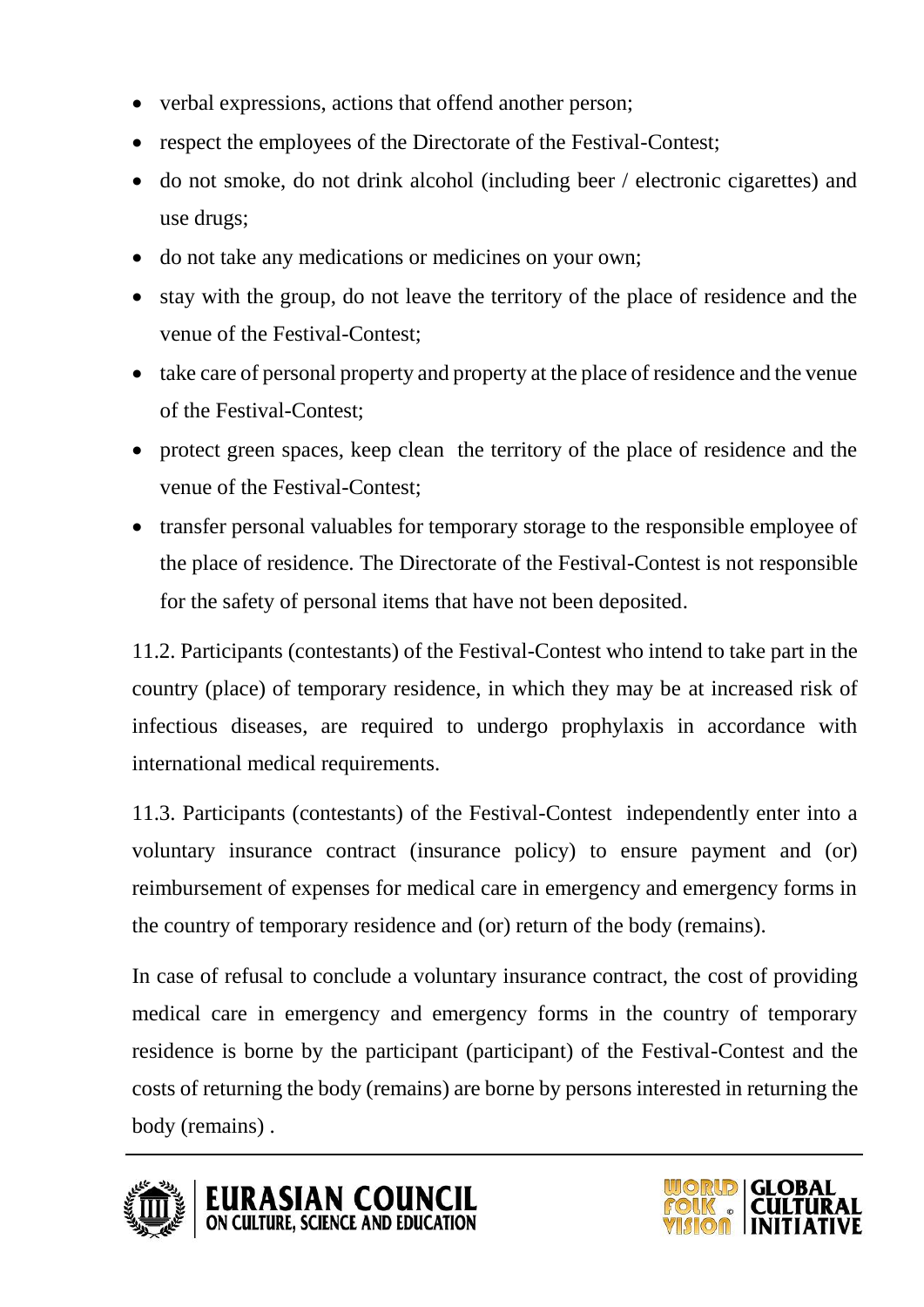11.4. Participants of the Festival-Contest are prohibited:

- allow propaganda or agitation inciting social, racial, national or religious hatred, or hostility. Propaganda of social, racial, national, religious or linguistic superiority is prohibited;
- to express profanity, calls for violence or violent change of the foundations of the political system, propaganda of drug addiction, alcoholism, tobacco smoking, extremist religious or political ideas as well as information inciting social, racial, ethnic or religious hatred that violates copyright, state, commercial or other secrets protected by law, the rights of personal data subjects, degrading the honor, dignity and / or business reputation of individuals and legal entities;
- to commit acts aimed at inciting hatred or enmity as well as humiliating the dignity of a person or a group of persons on the grounds of gender, race, nationality, language, origin, religion, as well as belonging to any social group.

11.5. The Directorate of the Festival-Contest has the right at any time to deprive a competitor the status of "Participant of the Festival-Contest" and limit its presence (participation) at events, without explanation in case a participant violates the requirements of this provision.

## **XII. Work with the media**

12.1. In order to cover the work of the Festival-Contest, interested media (mass media) send to the Press Service of the International Organizing Committee "WORLD FOLK VISION" and / or the Directorate of the Festival-Contest a request for accreditation of their journalists / correspondents certified by the signature of the head of the media they represent . The deadline for submitting applications is established by the rules of the Festival-Contest.





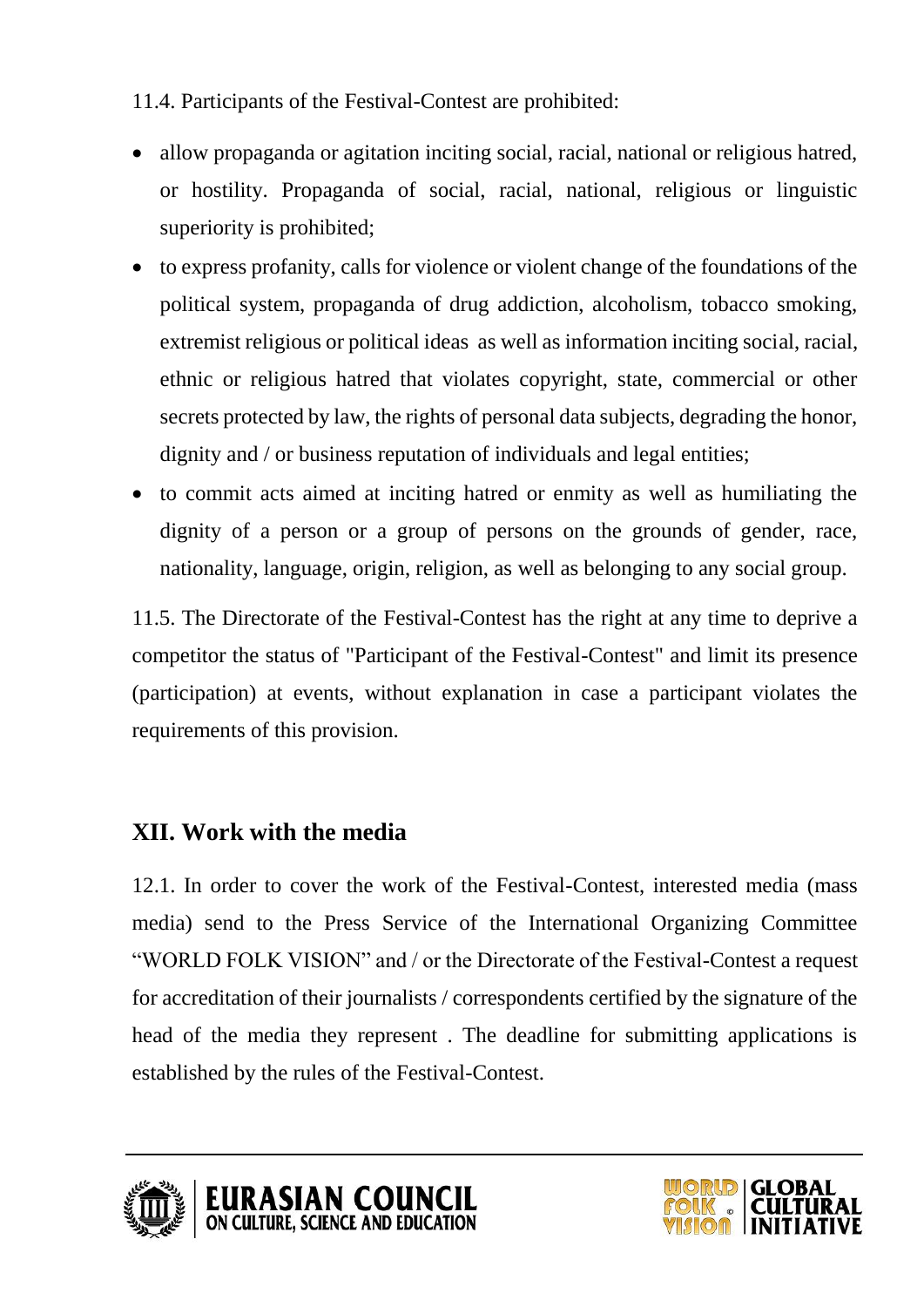12.2. A list of documents and materials necessary to consider the possibility of obtaining accreditation by the media.

12.2.1. The application is executed on the form of the organization of the mass media certified by the signature of the head of the mass media, indicating: the name and full name of the journalist / correspondent to be sent. The Application shall contain information about the publication and the number of the national certificate of registration of mass media (if such registration certificates are provided for by the national legislation of the country of residence and registration of the mass media).

12.2.2. The Application is accompanied by a package of publications by the Applicant on past similar festivals or competitions over the past two years. (links or scanned copies in electronic form).

12.2.3. The International Organizing Committee "WORLD FOLK VISION" and / or the Directorate of the Festival-Contest reserves the right to refuse the representative of the media to grant accreditation without explanation.

12.2.4. All expenses for the journalist / correspondent's stay at the Festival-Contest are borne by the organization sending him.

12.2.5. The International Organizing Committee "WORLD FOLK VISION" or the Directorate of the Festival-Contest has the right to invite individual journalists / correspondents to participate in the events at the expense of the Festival-Contest budget or with partial payment of expenses for a period approved by the Directorate only upon signing with the Directorate of the Festival-Contest of the relevant contract for participation and delivery of travel documents to the venue of the event and back to the place of departure. At the same time journalists must commit themselves to attend all press conferences and other events related to the Festival-Contest for subsequent publication of materials in the media.





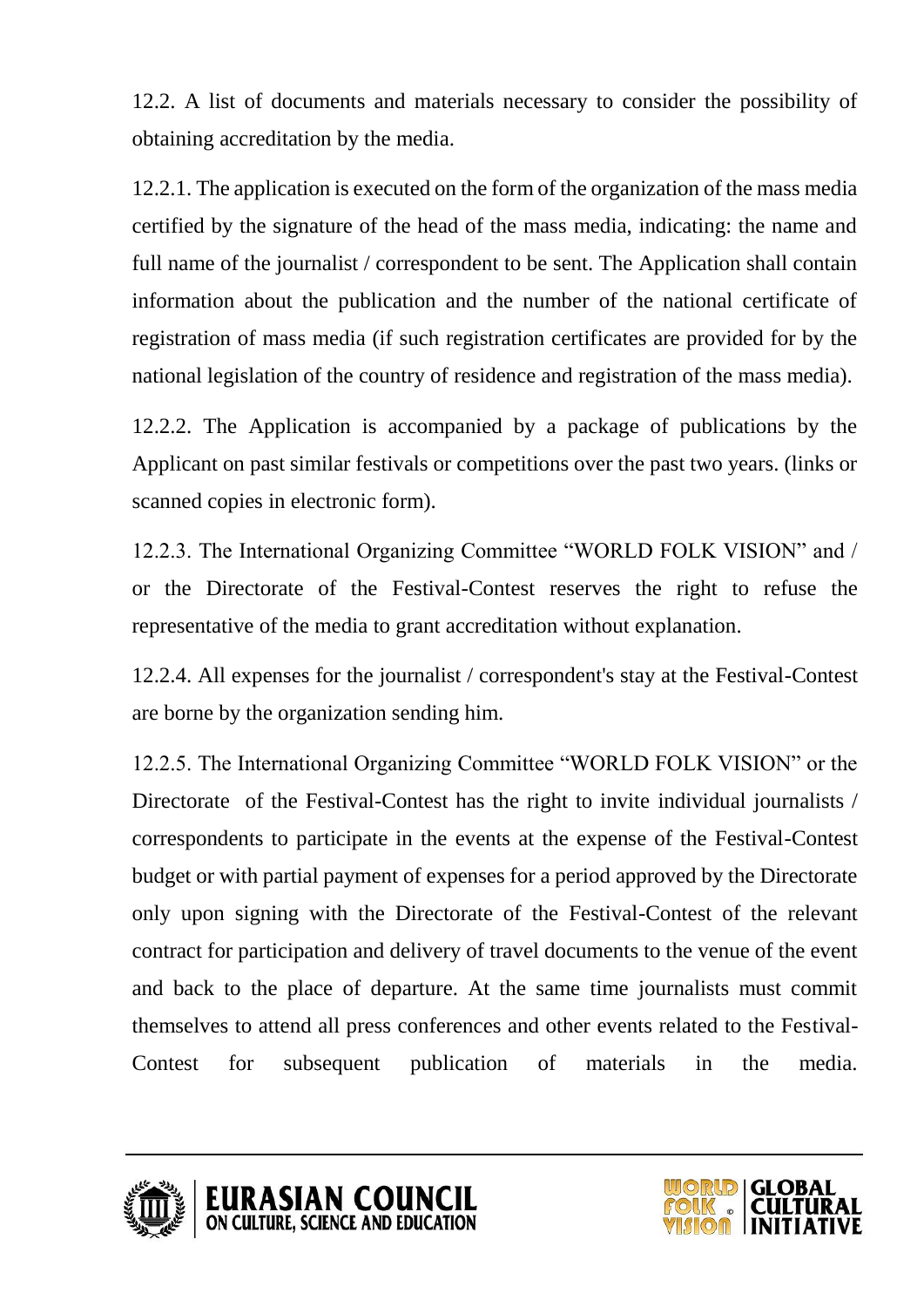12.3. Directorate of the Festival-Contest:

- has the right at any time to deprive a journalist / correspondent of accreditation and limit his presence at events without giving any reason;
- does not reimburse the expenses of a journalist / correspondent directed to events on a business trip by his publishing house. The costs of such persons are borne by the publisher.

12.3.1. Issue of accreditation cards for participants, guests and media representatives is carried out at the Festival-Contest Directorate.

# **XIII. The rules of interaction between representatives of the media, the procedure for requesting materials and the rules for their use on third-party resources**

13.1. When using official information and quoting the statements of the participants of the Festival-Contest, the prepared materials should contain a mention of the Festival-Contest and the Global Cultural Initiative "WORLD FOLK VISION" as well as other events held as part of the Festival-Contest.

13.2. The source of the information received must be indicated without fail or refer to the site [www.worldfolk.vision](http://www.worldfolk.vision/) if the information is taken from the site. Making any changes, additions or distortions to the copied (quoted) information is not allowed.

13.3. The print media, online publications, any material written during the work or as a result of the Festival-Contest and other events held as part of the Festival-Contest should contain a mention of these events (text or logo / logo).



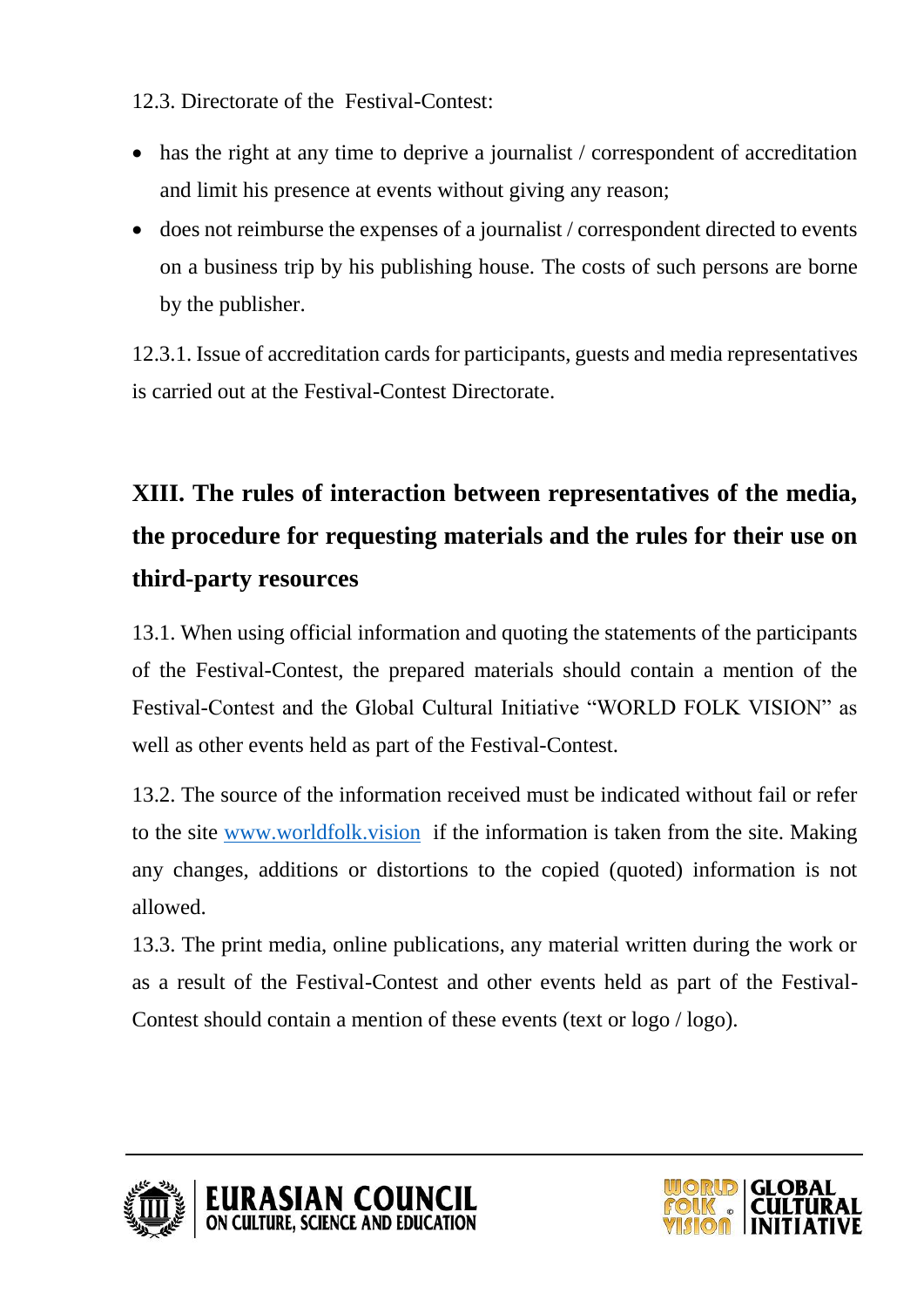13.4. Television, radio - any material made during work or following the results of the Festival-Contest and other events held as part of the Festival-Contest should contain a mention of these events (text or emblem / logo).

13.5. Photographs (any released photograph) should contain a mention of the Festival-Contest and other events held in within the framework of the Festival-Contest in the image or in the signature (text or emblem / logo).

13.6. Blogs, social networks - when using official information received as part of participation in the Festival-Contest and / or other events held as part of the Festival-Contest and quoting the statements of participants in these events (quoting participants of the festival should occur with their personal consent) finished materials posted on the Internet information and communication network (blogs, social networks, etc.) must contain reliable facts.

13.7. The organizers of the Festival-Contest and / or other events held as part of the Festival-Contest are not responsible for the statements of participants in the blogosphere and social networks.

13.8. The Organizers inform that they have the right to use the text of articles, photo and video materials received or created by representatives of the media during the preparation or conduct of the Festival-Contest and / or other events held as part of the Festival-Contest, with reference to the authors of the data materials.

13.9. The sites of bloggers and their pages on the Internet, on which publicly available information is posted, should not:

- allow propaganda or agitation inciting social, racial, national or religious hatred, or hostility. Propaganda of social, racial, national, religious or linguistic superiority is prohibited;
- contain profanity, calls for violence or violent changes in the foundations of the political system, propaganda of drug addiction, alcoholism, smoking, extremist



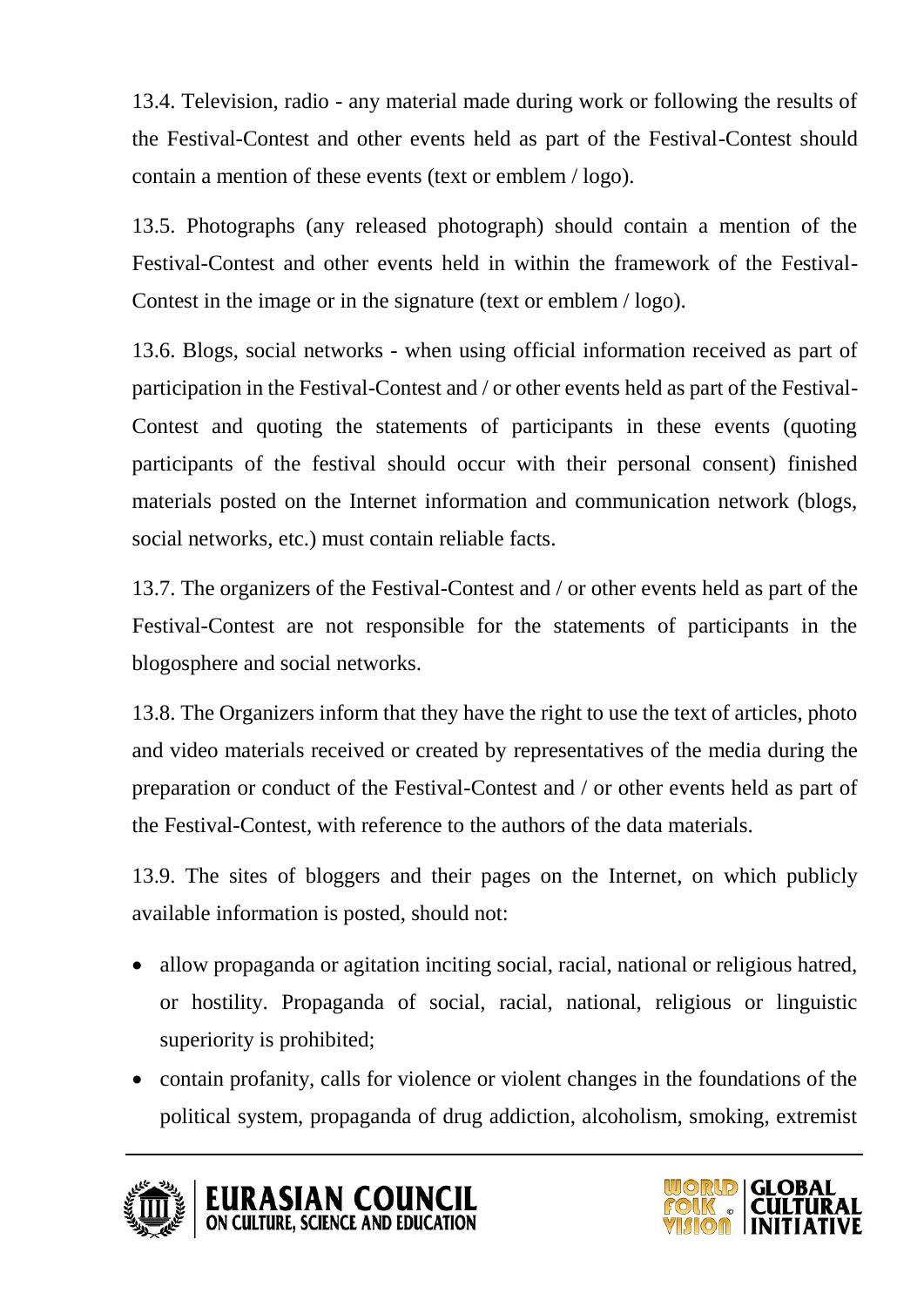religious or political ideas as well as information inciting social, racial, ethnic or religious hatred that violates copyright, state, commercial or other secrets protected by law, the rights of personal data subjects, degrading the honor, dignity and / or business reputation of individuals and legal entities;

• contain actions aimed at inciting hatred or enmity as well as humiliating the dignity of a person or group of people on the grounds of sex, race, nationality, language, origin, religion, as well as belonging to a social group.

## **XIV. Final provisions**

Issues that are not reflected in these Regulations are decided by the Directorate of the Festival-Contest based on their competence and in accordance with the current regulation and generally recognized norms of international law.